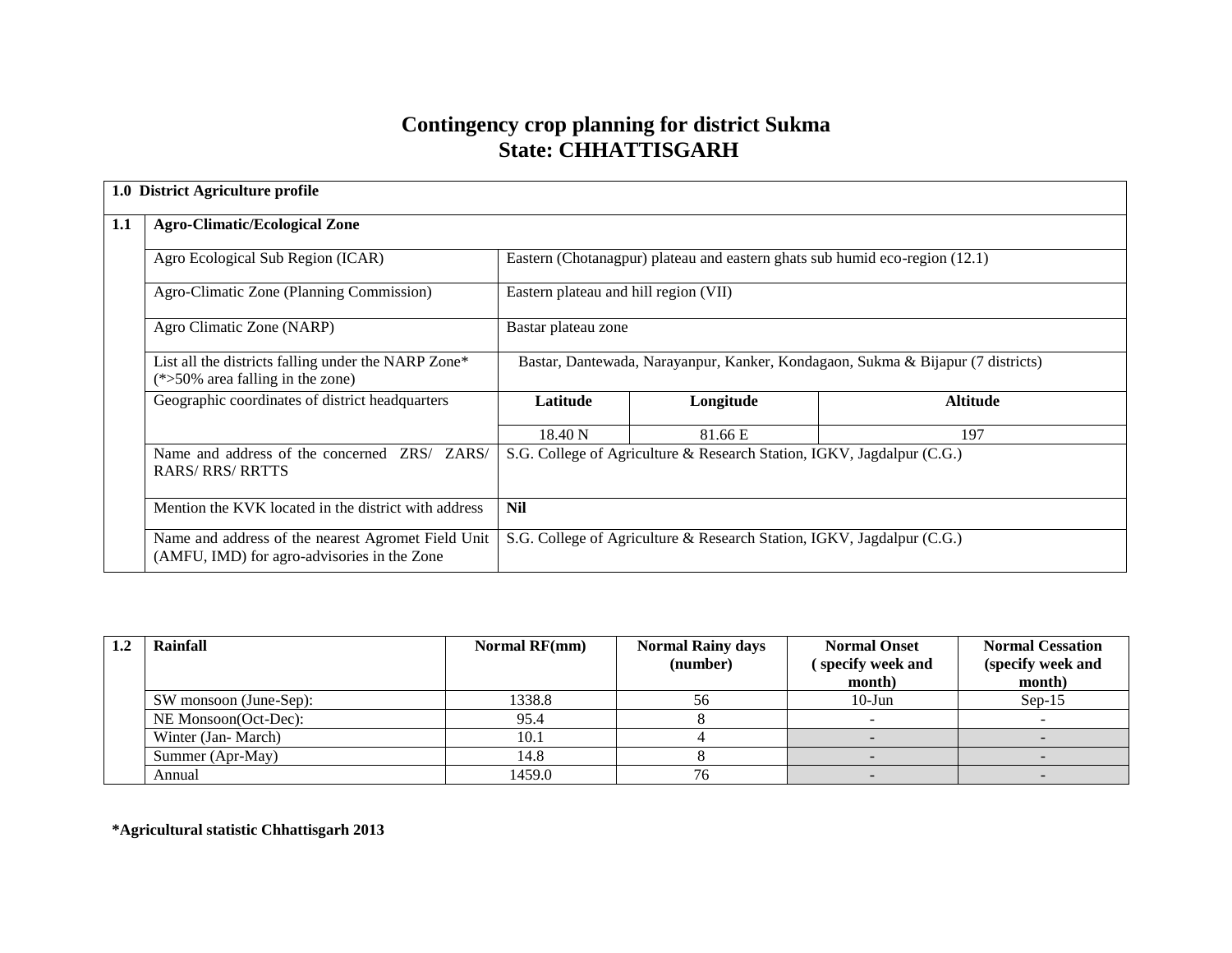| 1.3 | <b>∟and</b><br>use<br>pattern of<br>the<br>district<br>(latest)<br>statistics) | Geographic<br>al area | <b>Cultivable</b><br>area | Forest<br>area | Land<br><b>Under</b><br>non-<br>agricultur<br>e use | <b>Permane</b><br>nt<br><b>Pastures</b> | Cultivable<br>wasteland | Land<br>under<br>Misc.tree<br>crops and<br>groves | <b>Barren</b><br>and<br>uncultiva<br>ble | <b>Current</b><br>fallows | <b>Other</b><br>fallows |
|-----|--------------------------------------------------------------------------------|-----------------------|---------------------------|----------------|-----------------------------------------------------|-----------------------------------------|-------------------------|---------------------------------------------------|------------------------------------------|---------------------------|-------------------------|
|     | Area<br>(000ha)                                                                | 563.6                 | 97.3                      | 310.7          | 12.7                                                | 24.6                                    |                         |                                                   | 10.3                                     | 6.9                       | 11.2                    |

| 1.4 | Major Soils (common names like red | Area ('000 ha) | Percent $(\% )$ of total |
|-----|------------------------------------|----------------|--------------------------|
|     | sandy loam deep soils (etc.,)*     |                |                          |
|     | 1. Entisol (Bhata-gravely)         |                |                          |
|     | 2. Inceptisol (Matasi-Sandyloam)   |                |                          |
|     | 3. Alfisols (Dorsa-clayloam)       |                |                          |
|     | 4. Vertisols (Kanhar-clayey)       |                |                          |
|     | 5. Bharri                          |                |                          |
|     | Total                              |                |                          |
|     | Others (specify):                  |                | -                        |

\* mention colour, depth and texture (heavy, light, sandy, loamy, clayey etc) and give vernacular name, if any, in brackets (data source: Soil Resource Maps of NBSS & LUP)

| 1.J | <b>Agricultural land use</b> | Area $('000 ha)$ | Cropping intensity % |
|-----|------------------------------|------------------|----------------------|
|     | Net sown area                | د.96             | 101                  |
|     | Area sown more than once     | . . v            |                      |
|     | Gross cropped area           | 97.5             |                      |

| 1.6 | <b>Irrigation</b>            | Area $('000 ha)$ |                  |                                    |  |  |  |  |
|-----|------------------------------|------------------|------------------|------------------------------------|--|--|--|--|
|     | Net irrigated area           | 1.3              |                  |                                    |  |  |  |  |
|     | Gross irrigated area         | .285             |                  |                                    |  |  |  |  |
|     | Rainfed area                 | 75.720           |                  |                                    |  |  |  |  |
|     | <b>Sources of Irrigation</b> | Number           | Area $('000 ha)$ | Percentage of total irrigated area |  |  |  |  |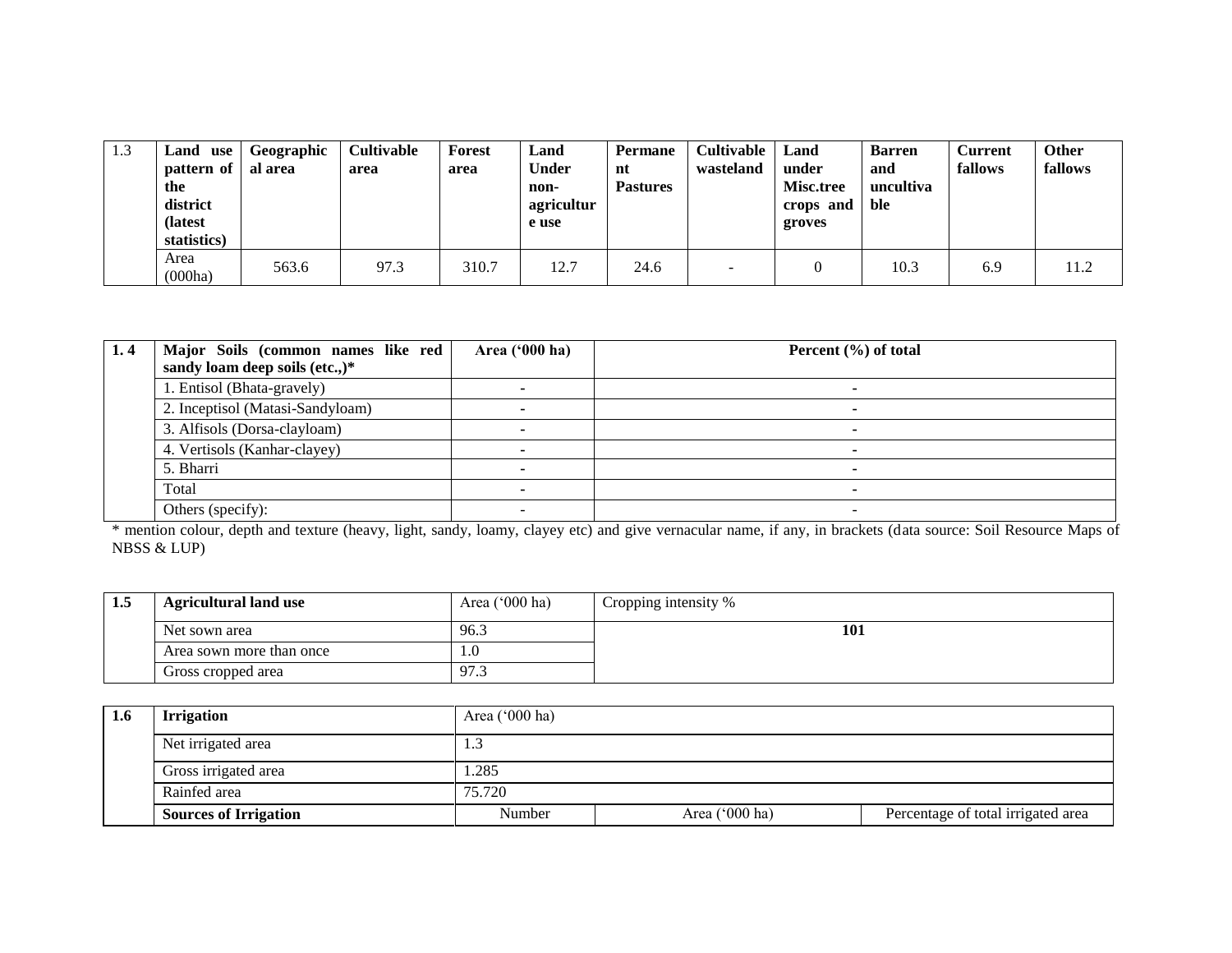| Canals                                                                                                            | 10                                          | 0.798          |                                       |  |  |
|-------------------------------------------------------------------------------------------------------------------|---------------------------------------------|----------------|---------------------------------------|--|--|
| Tanks                                                                                                             | 8                                           | 0.004          |                                       |  |  |
| Open wells                                                                                                        | 45                                          | 0.011          |                                       |  |  |
| Bore wells                                                                                                        |                                             |                |                                       |  |  |
| Lift irrigation schemes                                                                                           |                                             |                |                                       |  |  |
| Micro-irrigation                                                                                                  |                                             |                |                                       |  |  |
| Other sources (please specify)                                                                                    | $\overline{a}$                              | 0.197          |                                       |  |  |
| <b>Total Irrigated Area</b>                                                                                       | $\overline{\phantom{0}}$                    | 1.285          |                                       |  |  |
| Pump sets                                                                                                         | ۰                                           |                |                                       |  |  |
| No. of Tractors                                                                                                   | $\blacksquare$                              |                |                                       |  |  |
| Groundwater availability and use* (Data                                                                           | No. of blocks/                              | $(\%)$ area    | Quality of water (specify the problem |  |  |
| State/Central Ground<br>source:<br>water                                                                          | Tehsils                                     |                | such as high levels of arsenic,       |  |  |
| <b>Department /Board)</b>                                                                                         |                                             |                | fluoride, saline etc)                 |  |  |
| Over exploited                                                                                                    | Nil                                         | $\blacksquare$ |                                       |  |  |
| Critical                                                                                                          | Nil                                         |                |                                       |  |  |
| Semi-critical                                                                                                     | Nil                                         |                | $\overline{\phantom{a}}$              |  |  |
| Safe                                                                                                              | 15                                          | 100            |                                       |  |  |
| Wastewater availability and use                                                                                   | Nil                                         | ٠              | $\blacksquare$                        |  |  |
| Ground water quality                                                                                              | Potable and suitable for irrigation as well |                |                                       |  |  |
| *over-exploited: groundwater utilization > 100%; critical: 90-100%; semi-critical: 70-90%; safe: $\langle 70\%$ , |                                             |                |                                       |  |  |

Source: Agriculture statistic 2013, Govt. of Chhattisgarh

Source: Agricultural Statistics, 2013, Commissioner of land records, Govt. of Chhattisgarh

## **1.7 Area under major field crops & horticulture (as per latest figures) (2013)**

| 1.7 | S.No. | <b>Major</b><br>field | crops |                          | Area ('000 ha)           |                          |                          |                          |                          |                          |                |
|-----|-------|-----------------------|-------|--------------------------|--------------------------|--------------------------|--------------------------|--------------------------|--------------------------|--------------------------|----------------|
|     |       | cultivated            |       |                          | <b>Kharif</b>            |                          |                          | Rabi                     |                          |                          |                |
|     |       |                       |       | <b>Irrigated</b>         | <b>Rainfed</b>           | <b>Total</b>             | <b>Irrigated</b>         | <b>Rainfed</b>           | <b>Total</b>             | <b>Summer</b>            | Grand<br>total |
|     |       | Rice                  |       | -                        | $\overline{\phantom{0}}$ | $\overline{\phantom{0}}$ | $\overline{\phantom{0}}$ | $\overline{\phantom{0}}$ | -                        |                          | 73.085         |
|     | ◠     | Wheat                 |       |                          | -                        |                          |                          | $\overline{\phantom{a}}$ |                          |                          | 0.000          |
|     | 3     | Jowar                 |       | $\overline{\phantom{a}}$ | $\overline{\phantom{0}}$ | -                        | -                        | $\overline{\phantom{0}}$ | -                        | $\overline{\phantom{a}}$ | 0.951          |
|     | 4     | Maize                 |       | $\overline{\phantom{0}}$ | $\overline{\phantom{0}}$ | $\overline{\phantom{a}}$ | $\overline{\phantom{0}}$ | $\overline{\phantom{a}}$ | $\overline{\phantom{0}}$ | $\overline{\phantom{0}}$ | 2.606          |
|     |       | Millets               |       | $\overline{\phantom{0}}$ | $\overline{\phantom{0}}$ | $\overline{\phantom{0}}$ | $\overline{\phantom{0}}$ | $\overline{\phantom{a}}$ | $\overline{\phantom{0}}$ | $\overline{\phantom{0}}$ | 12.363         |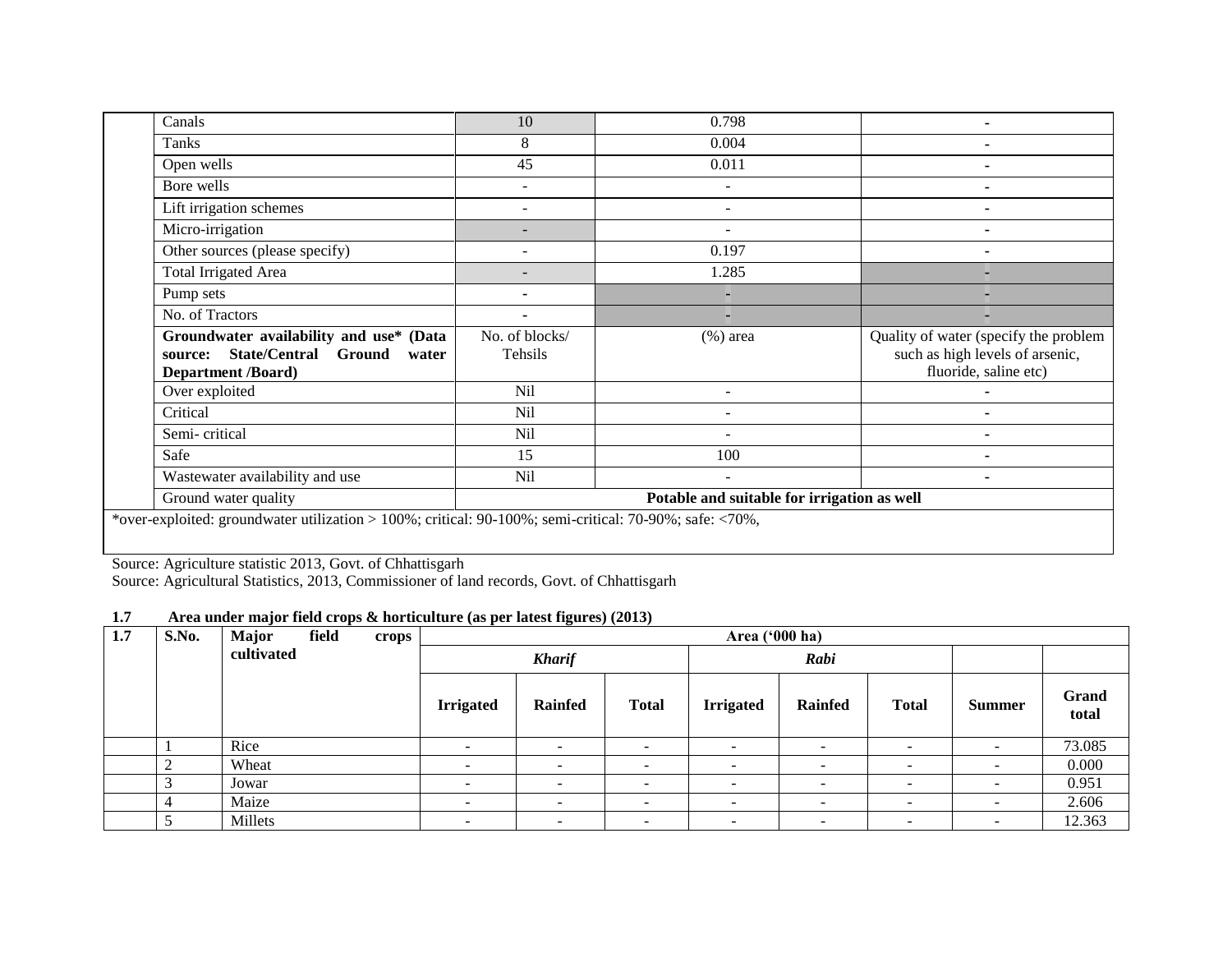| 6.                                        | <b>Total Cereals</b> |                          |                          |                          |                          |                          |   |                          | 90.384 |
|-------------------------------------------|----------------------|--------------------------|--------------------------|--------------------------|--------------------------|--------------------------|---|--------------------------|--------|
| $\mathcal{I}$<br>$\overline{\phantom{a}}$ | Pigeonpea            |                          | $\overline{\phantom{0}}$ | -                        | -                        | $\overline{\phantom{0}}$ |   | $\overline{\phantom{a}}$ | 0.383  |
| -8.                                       | Gram                 | $\overline{\phantom{a}}$ | $\sim$                   | -                        | $\overline{\phantom{a}}$ | $\overline{\phantom{0}}$ |   | $\overline{\phantom{a}}$ | 0.001  |
| 9.                                        | GreenGram            | -                        | -                        | -                        | -                        | $\overline{\phantom{a}}$ | - | -                        | 0.984  |
| 10.                                       | BlackGram            |                          | -                        | $\overline{\phantom{0}}$ |                          | $\overline{\phantom{a}}$ |   |                          | 0.494  |
| 11.                                       | HorseGram            | $\overline{\phantom{0}}$ | $\overline{\phantom{0}}$ | $\overline{\phantom{0}}$ |                          | $\overline{\phantom{0}}$ |   | $\overline{\phantom{a}}$ | 1.093  |
| 12.                                       | Pea                  | <u>_</u>                 | $\overline{\phantom{0}}$ | -                        | $\overline{\phantom{a}}$ | $\overline{\phantom{0}}$ |   | $\overline{\phantom{a}}$ | 0.000  |
| 13.                                       | Lentil               |                          | -                        | -                        |                          | $\overline{\phantom{a}}$ |   |                          | 0.000  |
| 14.                                       | Lathyrus             |                          | -                        | -                        |                          | $\overline{\phantom{0}}$ |   | $\overline{\phantom{a}}$ | 0.000  |
| 15.                                       | <b>Total Pulses</b>  |                          |                          |                          |                          |                          |   |                          | 3.265  |
| 16                                        | <b>All Crops</b>     |                          | $\overline{\phantom{a}}$ |                          |                          |                          |   |                          | 93.649 |

Source: Agricultural Statistics, 2013, Commissioner of land records, Govt. of Chhattisgarh

| S.No.          | <b>Horticulture crops - Fruits</b>      |                | Area (' 000 ha)  |                |
|----------------|-----------------------------------------|----------------|------------------|----------------|
|                |                                         | <b>Total</b>   | <b>Irrigated</b> | <b>Rainfed</b> |
|                | Mango                                   | 0.120          |                  | ٠              |
| $\overline{c}$ | Banana                                  | 0.097          | ۰                | ٠              |
| 3              | Papaya                                  | 0.000          | ۰                |                |
| 4              | Gauva                                   | 0.004          | ۰                | ٠              |
| 5              | Lemon                                   | 0.000          | -                |                |
| 6              | Water melon                             | 0.000          | ٠                | $\blacksquare$ |
| $\mathcal{I}$  | Musk melon                              | 0.000          | $\blacksquare$   |                |
| $\,8\,$        | Ber                                     | 0.000          | ۰                |                |
| 9              | Aonla                                   | $\blacksquare$ | ۰                | $\blacksquare$ |
| 10             | Others                                  | $\blacksquare$ | ۰                | ٠              |
| Total          | All fruits                              | 0.006          |                  |                |
|                | Horticulture<br>crops<br>$\blacksquare$ | <b>Total</b>   | <b>Irrigated</b> | <b>Rainfed</b> |
|                | <b>Vegetables</b>                       |                |                  |                |
|                | Cauliflower                             | 0.004          | ٠                | ۰              |
| $\overline{c}$ | Cabbage                                 | 0.000          | ۰                | ٠              |
| 3              | <b>Brinjal</b>                          | 0.149          | $\blacksquare$   | ۰              |
| 4              | Tomato                                  | 0.235          | ۰                |                |
| 5              | Bhindi                                  | 0.034          | ۰                | ۰              |
| 6              | Potato                                  | 0.000          | ۰                | ۰              |
| $\overline{ }$ | Green Pea                               | 0.000          | $\blacksquare$   | ٠              |
| $\,8\,$        | Leafy Vegetables                        |                |                  |                |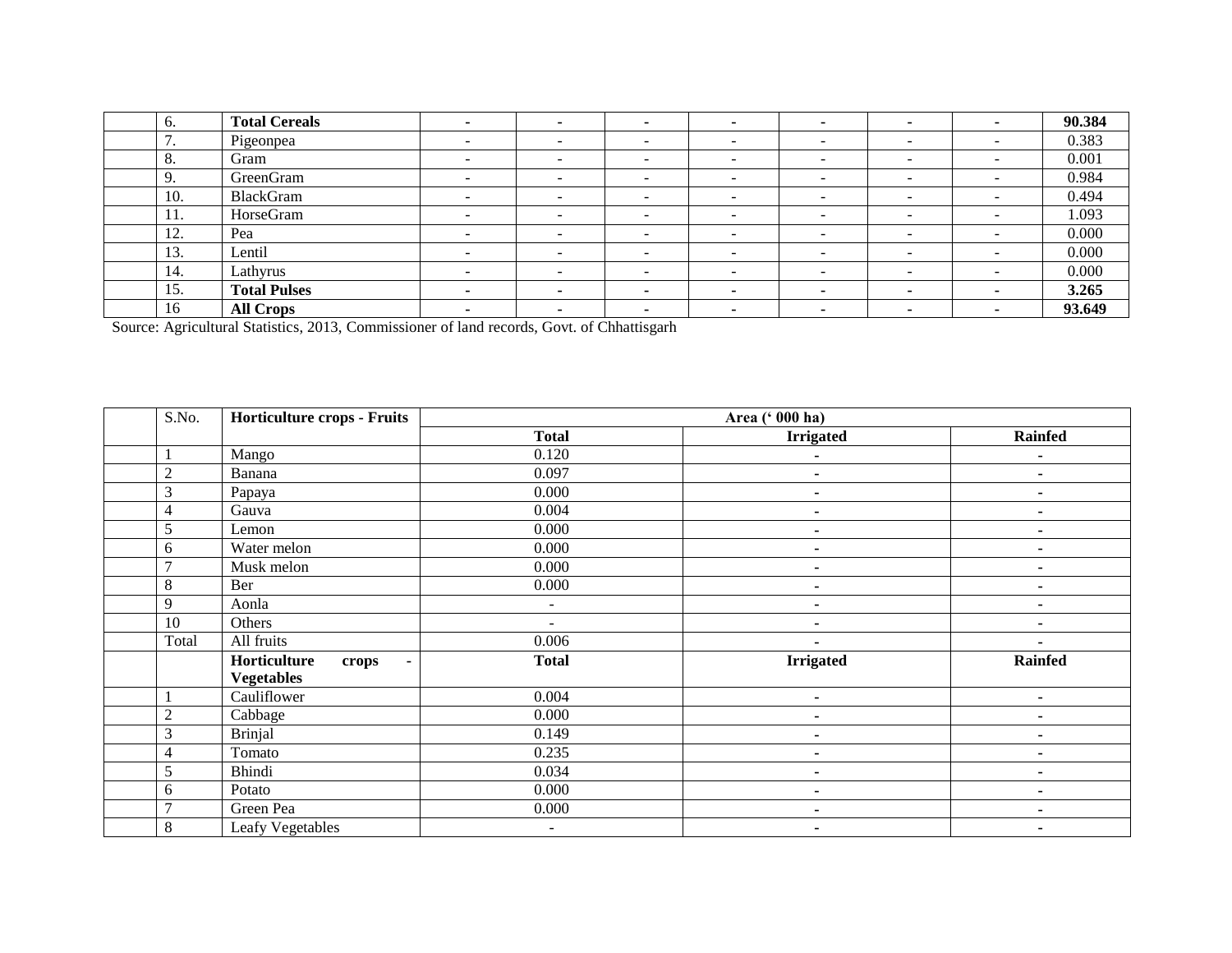|                                | Onion          | 0.000 |  |
|--------------------------------|----------------|-------|--|
| 10                             | Cucumber       |       |  |
|                                | Bottel guard   |       |  |
| <b>I</b>                       | Others         | 0.809 |  |
| $\overline{\phantom{a}}$<br>lν | <b>Spices</b>  | 0.000 |  |
| 14.                            | All vegetables | 1.546 |  |

Source: Directorate of Horticulture, 2010, Govt. of Chhattisgarh

| 1.8 | Livestock                                      | <b>Male ('000)</b> | Female ('000) | <b>Total ('000)</b> |
|-----|------------------------------------------------|--------------------|---------------|---------------------|
|     | All kinds of cattle                            |                    |               | 311.160             |
|     | Non descriptive Cattle (local low yielding)    |                    | $\equiv$      |                     |
|     | Improved cattle                                |                    |               |                     |
|     | Crossbred cattle                               |                    |               |                     |
|     | Non descriptive Buffaloes (local low yielding) |                    |               |                     |
|     | <b>Descript Buffaloes</b>                      |                    |               |                     |
|     | Goat                                           |                    | -             | 64.583              |
|     | Sheep                                          |                    |               | 5.250               |
|     | Pig                                            |                    |               |                     |
|     | Commercial dairy farms (Number)                |                    | -             |                     |

| 1.9  | <b>Poultry</b>                                    |                        | No. of farms |                    | Total No. of birds ('000)                |                                                        |                                       |  |
|------|---------------------------------------------------|------------------------|--------------|--------------------|------------------------------------------|--------------------------------------------------------|---------------------------------------|--|
|      | Commercial                                        |                        |              |                    |                                          | 145.327                                                |                                       |  |
|      | Backyard                                          |                        |              |                    |                                          |                                                        |                                       |  |
| 1.10 | Fisheries (Data source: Chief Planning Officer)   |                        |              |                    |                                          |                                                        |                                       |  |
|      | A. Capture                                        |                        |              |                    |                                          |                                                        |                                       |  |
|      | i) Marine (Data Source: Fisheries                 | No. of fishermen       | <b>Boats</b> |                    |                                          | <b>Nets</b>                                            | <b>Storage</b>                        |  |
|      | Department)                                       |                        | Mechanized   | Non-<br>mechanized | Mechanized<br>(Trawl nets,<br>Gill nets) | Non-mechanized<br>(Shore Seines, Stake &<br>trap nets) | facilities<br>(Ice plants<br>$etc.$ ) |  |
|      | ii) Inland (Data Source: Fisheries<br>Department) | No. Farmer owned ponds |              |                    | <b>No. of Reservoirs</b>                 | No. of village tanks                                   |                                       |  |
|      | <b>B.</b> Culture                                 |                        |              |                    |                                          |                                                        |                                       |  |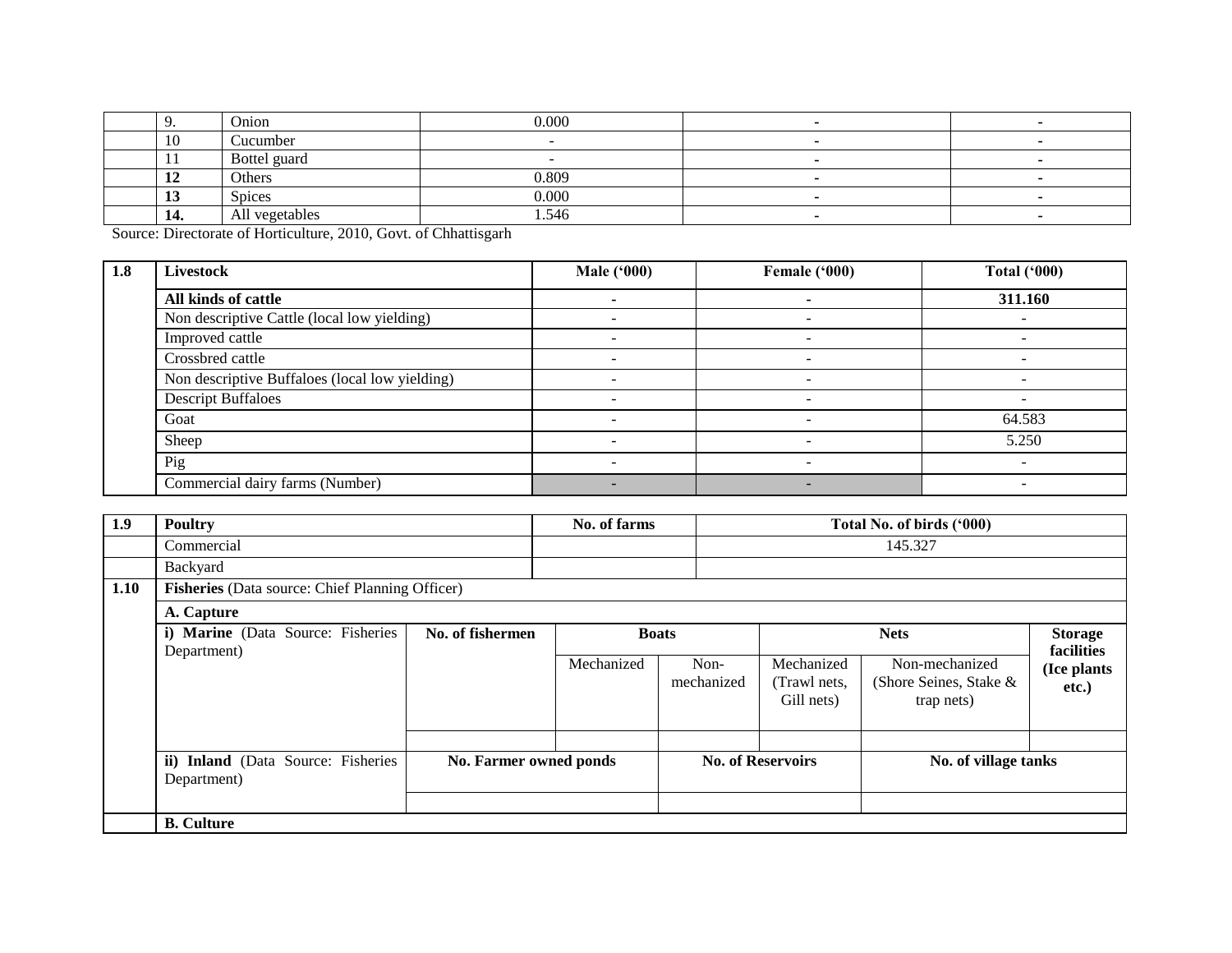|                                                              | Water Spread Area (ha) | Yield (t/ha) | <b>Production ('000 tons)</b> |
|--------------------------------------------------------------|------------------------|--------------|-------------------------------|
| i) Brackish water (Data Source: MPEDA/ Fisheries Department) | Nil                    | Nil          | Nil                           |
| ii) Fresh water (Data Source: Fisheries Department)          |                        |              |                               |
| <b>Others</b>                                                |                        |              |                               |

Source: Agricultural Statistics, 2013, Commissioner of land records, Govt. of Chhattisgarh Directorate of Fisheries, Govt. of Chhattisgarh Directorate of veterinary science, 2013, Govt. of Chhattisgarh

**1.11 Production and Productivity of major crops** (Year 2012-13; specify years)

| 1.11    | Name of crop                                                                                    |                                 | <b>Kharif</b>           |                                 | Rabi                    |                                 | <b>Summer</b>           |                                 | <b>Total</b>            | Crop                                         |
|---------|-------------------------------------------------------------------------------------------------|---------------------------------|-------------------------|---------------------------------|-------------------------|---------------------------------|-------------------------|---------------------------------|-------------------------|----------------------------------------------|
|         |                                                                                                 | Production<br>$(000 \text{ m})$ | Productivity<br>(kg/ha) | Production<br>$(000 \text{ m})$ | Productivity<br>(kg/ha) | Production<br>$(000 \text{ m})$ | Productivity<br>(kg/ha) | Production<br>$(000 \text{ m})$ | Productivity<br>(Kg/ha) | residue as<br>fodder<br>$^{\prime}000$ tons) |
|         | Major Field crops (Crops to be identified based on total acreage)                               |                                 |                         |                                 |                         |                                 |                         |                                 |                         |                                              |
| Crop 1  | Rice                                                                                            | 156.158                         | 2136                    |                                 |                         |                                 |                         | 156.158                         | 2136                    |                                              |
| Crop 2  | <b>Black Gram</b>                                                                               | 0.221                           | 447                     |                                 |                         |                                 |                         | 0.221                           | 447                     |                                              |
| Crop 3  | Maize                                                                                           | 4.990                           | 1914                    |                                 |                         |                                 |                         | 4.990                           | 1914                    |                                              |
| Crop 4  | Pigeonpea                                                                                       | 0.281                           | 733                     |                                 |                         |                                 |                         | 0.281                           | 733                     |                                              |
| Crop 5  | Seasamum                                                                                        |                                 |                         |                                 |                         |                                 |                         |                                 |                         |                                              |
| Crop 6  | Wheat                                                                                           |                                 |                         |                                 |                         |                                 |                         | 0.000                           |                         |                                              |
| Crop 7  | Lathyrus                                                                                        |                                 |                         |                                 |                         |                                 |                         | 0.000                           |                         |                                              |
| Crop 8  | Linseed                                                                                         |                                 |                         |                                 |                         |                                 |                         |                                 |                         |                                              |
| Crop 9  | Gram                                                                                            |                                 |                         |                                 |                         |                                 |                         | 0.000                           |                         |                                              |
| Crop 10 | Greengram                                                                                       |                                 |                         |                                 |                         | 0.480                           | 487                     | 0.480                           | 487                     |                                              |
|         | All crops                                                                                       |                                 |                         |                                 |                         |                                 |                         | 170.064                         |                         |                                              |
|         | Major Horticultural crops (Crops to be identified based on total acreage) – Fruits & Vegetables |                                 |                         |                                 |                         |                                 |                         |                                 |                         |                                              |
| Crop 1  | Papaya                                                                                          |                                 |                         |                                 |                         |                                 |                         | 0.000                           |                         |                                              |
| Crop 2  | Banana                                                                                          |                                 |                         |                                 |                         |                                 |                         | 0.060                           |                         |                                              |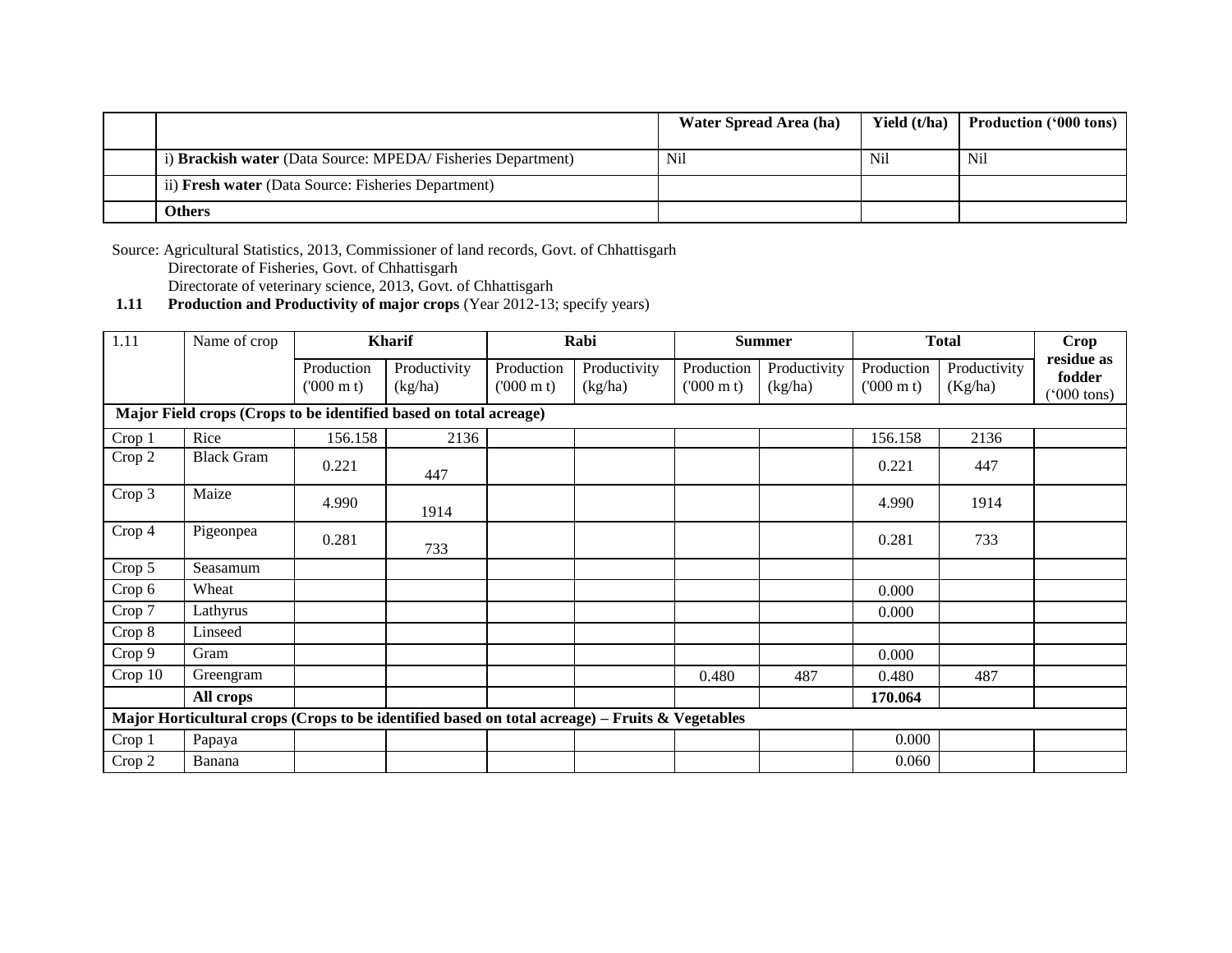| 1.12 | Sowing window for<br>5 major field crops<br>(start and<br>end of<br>normal<br>sowing<br>period) | Crop 1: Rice                      | Crop 2:upland crops<br>i.e. maize, sesamum,<br>Urid, mung | Crop 3: Wheat                                   | Crop 4: Pulses                                  | Crop 5: oilseed                                 |
|------|-------------------------------------------------------------------------------------------------|-----------------------------------|-----------------------------------------------------------|-------------------------------------------------|-------------------------------------------------|-------------------------------------------------|
|      | Kharif-Rainfed                                                                                  | June $1nd$ wk to July $1st$       | June $2^{nd}$ wk to July $3^{rd}$                         |                                                 | June $3^{\text{nd}}$ wk to July $4^{\text{th}}$ | Sept $1^{\text{st}}$ wk to Sept $3^{\text{rd}}$ |
|      |                                                                                                 | wk                                | wk                                                        |                                                 | wk                                              | wk                                              |
|      | Kharif-Irrigated                                                                                | June $2^{nd}$ wk to July $2^{nd}$ |                                                           |                                                 |                                                 |                                                 |
|      |                                                                                                 | wk                                |                                                           |                                                 |                                                 |                                                 |
|      | Rabi-Rainfed                                                                                    |                                   |                                                           | $4^{\text{th}}$ wk Oct. to $2^{\text{nd}}$ wk   | $2nd$ wk Oct. to $2nd$ wk                       | 2 <sup>nd</sup><br>wk Oct. to $2^{nd}$ wk       |
|      |                                                                                                 |                                   |                                                           | Nov.                                            | Nov.                                            | Nov.                                            |
|      | Rabi-Irrigated                                                                                  |                                   |                                                           | wk Nov. to $2^{nd}$ wk $1^{st}$<br>$1^{\rm st}$ | wk Nov. to $4^{\text{th}}$ wk                   | wk Nov. to $2^{nd}$ wk<br>1 <sup>st</sup>       |
|      |                                                                                                 |                                   |                                                           | Dec.                                            | Nov.                                            | Dec.                                            |

| 1.13 | What is the major contingency the district is prone to? (Tick mark) | <b>Regular</b> | <b>Occasional</b>                 | <b>None</b> |
|------|---------------------------------------------------------------------|----------------|-----------------------------------|-------------|
|      | Drought                                                             |                |                                   |             |
|      | Flood                                                               |                |                                   |             |
|      | Cyclone                                                             |                |                                   |             |
|      | Hail storm                                                          |                |                                   |             |
|      | Heat wave                                                           |                |                                   |             |
|      | Cold wave                                                           |                |                                   |             |
|      | Frost                                                               |                |                                   |             |
|      | Sea water intrusion                                                 |                |                                   |             |
|      | Pests and disease outbreak (specify)                                |                |                                   |             |
|      | Rice                                                                |                | Stem borer, bacterial leaf blight |             |

| 1.14 | the district for | <b>Include Digital maps of</b> Location map of district within State as Annexure I | Enclosed: Yes |
|------|------------------|------------------------------------------------------------------------------------|---------------|
|      |                  | Mean annual rainfall as Annexure 2                                                 | Enclosed: No  |
|      |                  | Soil map as Annexure 3                                                             | Enclosed: No  |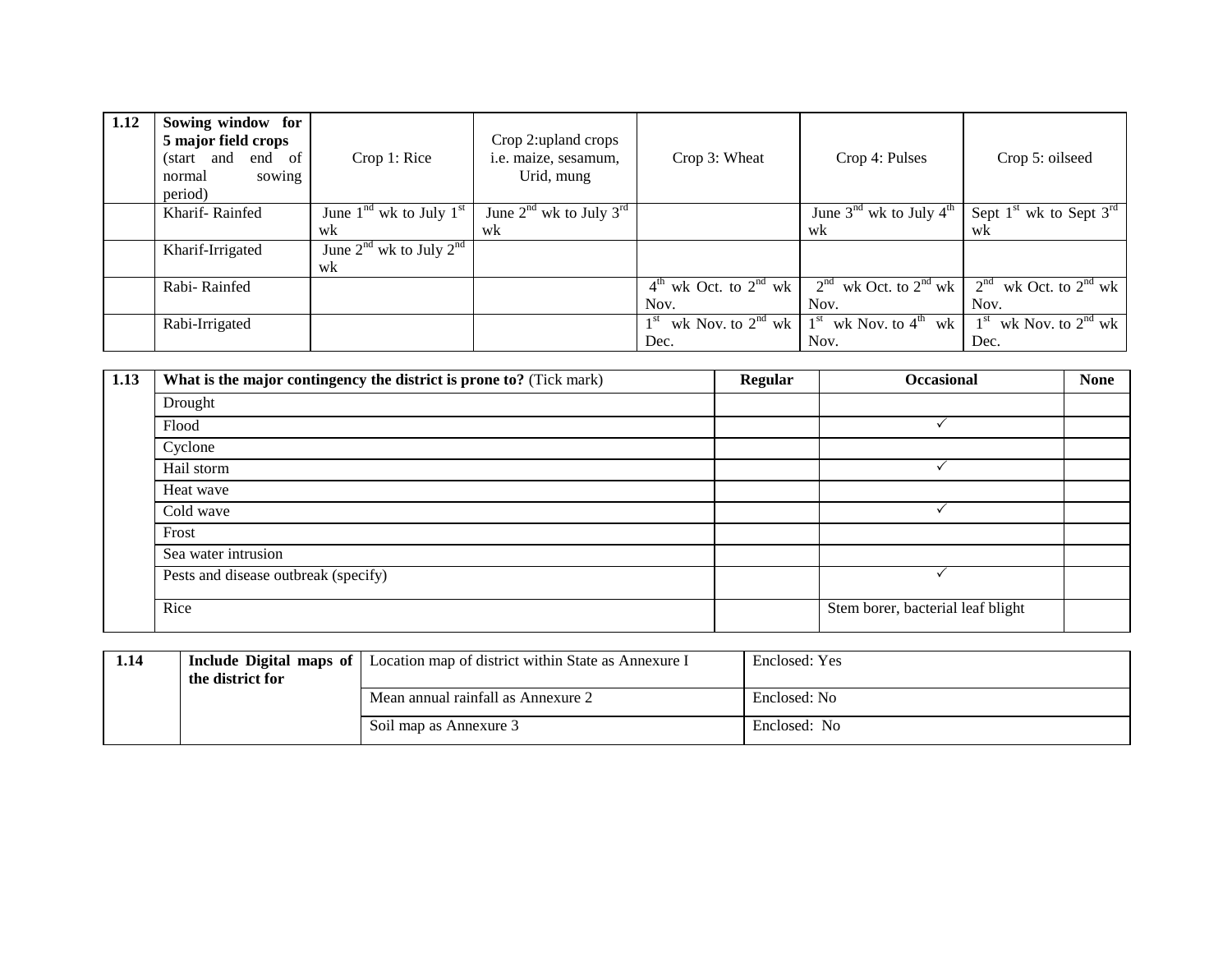

Annexure I Location map of Sukma district in Chhattisgarh state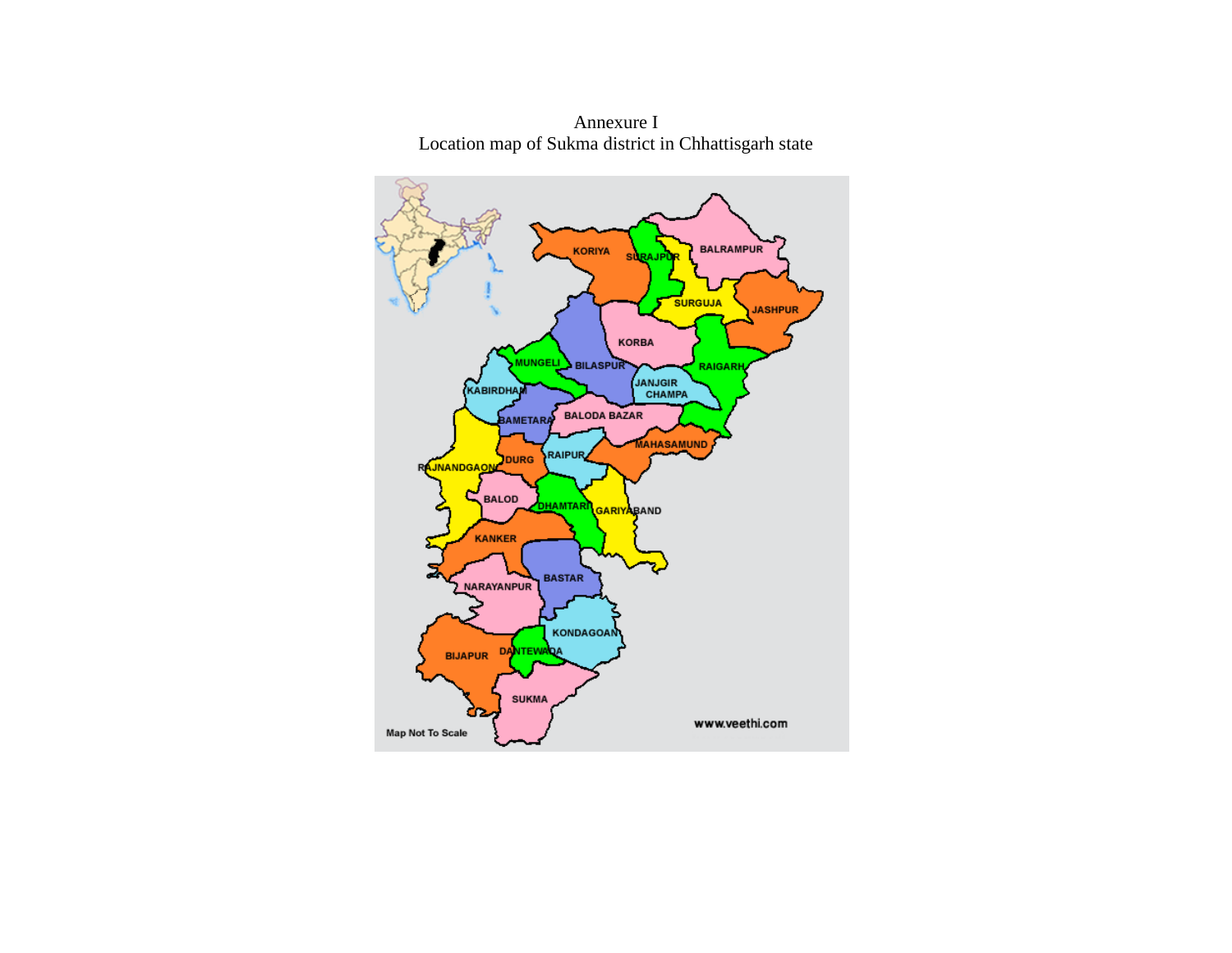## **2.0 Strategies for weather related contingencies 2.1 Drought**

**2.1.1 Rainfed situation** 

| Early<br>season<br>drought<br>(delayed<br>onset) | <b>Major</b><br>Farming<br><b>Situationa</b>                      | <b>Normal</b><br>Crop /<br><b>Cropping</b><br>system                                        | Change in crop /<br>cropping system<br>including variety                                                                                                                                                | <b>Agronomic measures</b>                                                                                                                                                                                                                                                                                                                                                                                                                                                                                                                                                                                                                                                                           | <b>Remarks</b> on<br>Implementation                                                                                                                                                                                                          |
|--------------------------------------------------|-------------------------------------------------------------------|---------------------------------------------------------------------------------------------|---------------------------------------------------------------------------------------------------------------------------------------------------------------------------------------------------------|-----------------------------------------------------------------------------------------------------------------------------------------------------------------------------------------------------------------------------------------------------------------------------------------------------------------------------------------------------------------------------------------------------------------------------------------------------------------------------------------------------------------------------------------------------------------------------------------------------------------------------------------------------------------------------------------------------|----------------------------------------------------------------------------------------------------------------------------------------------------------------------------------------------------------------------------------------------|
| Delay by 2<br>weeks<br>4th week<br>of June       | Slopy<br>Upland<br>(Marhan)<br>Upland<br><b>Bunded</b><br>(Tikra) | Rice fallow $-$<br>(Local<br>variety<br><b>Broad</b><br>casting)                            | Rice fallow<br>Early duration varieties<br>Aditya(90days),<br>Vanprabha(90 days),<br>Poornima (105 days),<br>Danteshwari (105 days).                                                                    | • Do hand weeding at 20-25 days after sowing.<br>• To avoid biasi operation following herbicide will be<br>used<br>• Fenoxaprep-p-ethyl 9 EC @ 60 ml. a.i/ ha (625 ml<br>formulation) at 15-20 days +ethoxisulphuron 15 g/ha. a.i<br>(100 ml/ha formulation) or Chlorimura+Metsulfuron<br>20% @ 4 gms ai/ ha.(20 gram formulation)<br>• For broad leaves and narrow leaves both weed<br>Bispyribac sodium 10% @ 20-25 a.i/ha. (200-250 gm<br>formulation)<br>or pinoxsulam<br>24%<br>22.5<br>gram<br>a.i/ha.(93gram/ha.formulation)<br>• 60:40:30 N: P: K full dose of P & K and $\frac{1}{2}$ dose of N<br>should be applied basal remaining N should be top<br>dressed at tillering and PI stage. | • Percolation<br>tank<br>should be excavated<br>on the upper corner<br>recharge/life<br>for<br>saving irrigation.<br>· Trenches should be<br>dug out on the upper<br>side and lower side<br>of field for in situ<br>moisture<br>conservation |
|                                                  | Midland<br>(mal)                                                  | Rice fallow $-$<br>(Local)<br>variety,<br>Transplanting<br>without<br>planting<br>geometry) | Poornima(105 days),<br>Annada, (105 days),<br>Danteshwari(105days),<br>Samleshwari (110days),<br>MTU 1001(120 days),<br>MTU 1010(110 days),<br>Karma Mahsuri(125<br>days)<br>IGKVR1(Rajeshwari, 125days | • Line Transplanting.<br>• Herbicide like Fenoxaprop-p-Ethyl 9 EC @ 60 ml. ai/<br>ha.<br>· Chlorimura+Metsulfuran20% @ 4 gms. ai/ ha. Almix @<br>8 g and whipsuper 250 ml dissolved in 10 ltrs of water<br>for 1 acre./Butachlor 1.5 kg ai/ha PE. Weeding by<br>upland weeder.<br>• 60:40:30 N: P: K full dose of P & K and $\frac{1}{2}$ dose of N<br>should be applied basal remaining N should be top<br>dressed at tillering and PI stage.                                                                                                                                                                                                                                                      | · Percolation<br>tank<br>should be excavated<br>on the upper corner<br>for recharge/ life<br>saving irrigation.<br>Trenches should be<br>dug out on the upper<br>side and lower side<br>of field for in situ<br>moisture<br>conservation     |
|                                                  | Lowland<br>(Gabhar)                                               | Rice                                                                                        | Bamleshwari (135days),<br>Swarna(145-150)<br>days),<br>Jaldoobi(140-145<br>days),<br>Indira Sugandhit Dhan1 (130                                                                                        | • Do hand weeding at 20-25 days after sowing.<br>• To avoid biasi operation following herbicide will be<br>used                                                                                                                                                                                                                                                                                                                                                                                                                                                                                                                                                                                     | $\bullet$ Farm<br>pond<br>for<br>waterstorage/irrigati<br>on.                                                                                                                                                                                |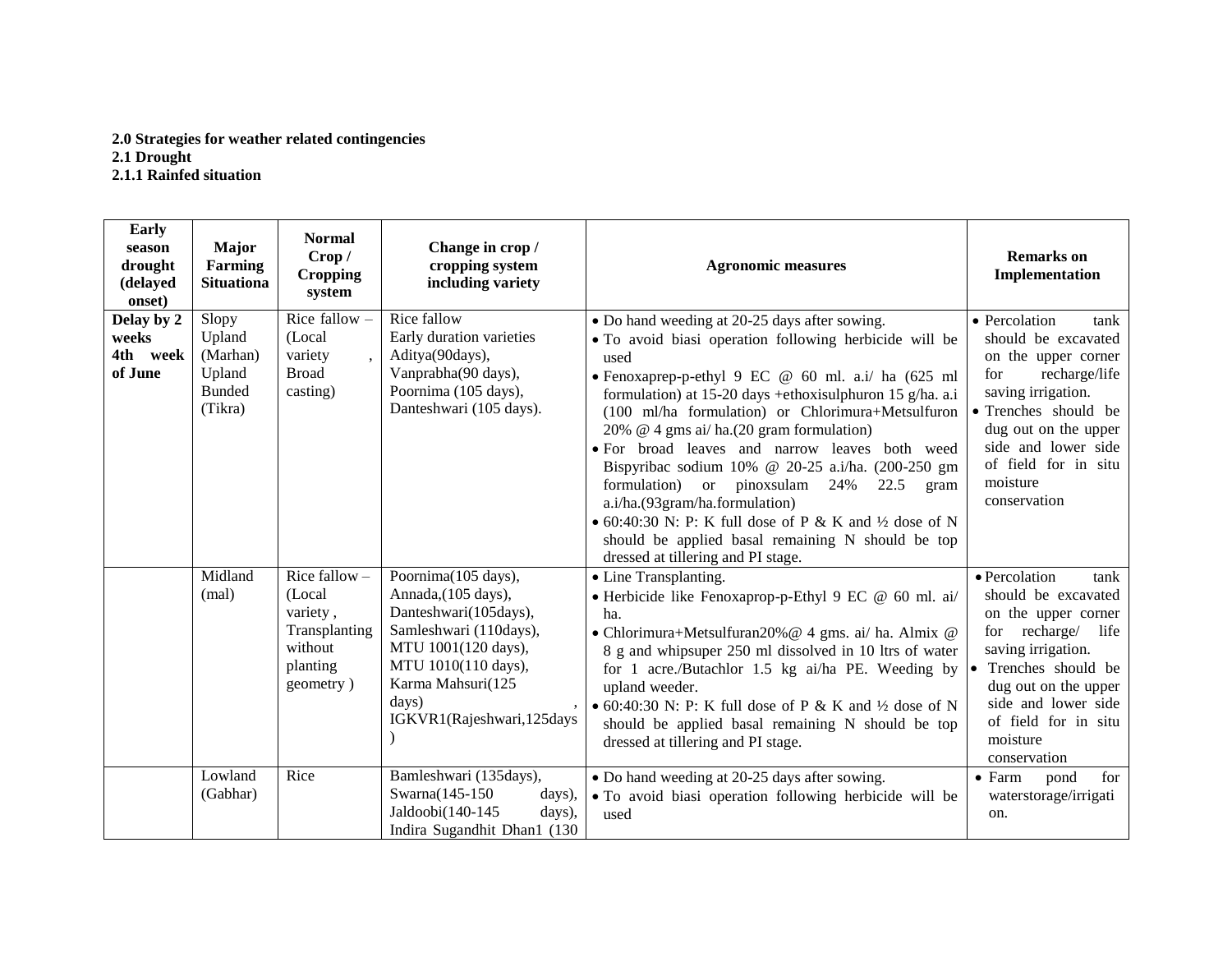|                                           |                     |                                       | days),IGKVR2(Durgeshwari1<br>30days), IGKVR1244<br>Maheshwari)                                                                                | days), Pusa Basmati (130   Fenoxaprep-p-ethyl 9 EC @ 60 ml. a.i/ ha (625 ml<br>formulation) at 15-20 days +ethoxisulphuron 15 g/ha. a.i<br>(100 ml/ha formulation) or Chlorimura+Metsulfuron<br>20% $@$ 4 gms ai/ ha. (20 gram formulation)<br>· For broad leaves and narrow leaves both weed<br>Bispyribac sodium 10% @ 20-25 a.i/ha. (200-250 gm<br>formulation) or pinoxsulam 24%<br>22.5<br>gram<br>a.i/ha.(93gram/ha.formulation)<br>• 80:60:40 N: P: K full dose of P & K and $\frac{1}{2}$ dose of N<br>should be applied basal remaining N should be top<br>dressed at tillering and PI                                                                                                                                                      | • Trenches should be<br>dug out on the lower<br>side of field for in<br>situ<br>moisture<br>conservation |
|-------------------------------------------|---------------------|---------------------------------------|-----------------------------------------------------------------------------------------------------------------------------------------------|------------------------------------------------------------------------------------------------------------------------------------------------------------------------------------------------------------------------------------------------------------------------------------------------------------------------------------------------------------------------------------------------------------------------------------------------------------------------------------------------------------------------------------------------------------------------------------------------------------------------------------------------------------------------------------------------------------------------------------------------------|----------------------------------------------------------------------------------------------------------|
|                                           | Upland &<br>Midland | Maize<br>Local)                       | Maize improved variety like :<br>JM-216 (80-85 ays),<br>Chandan safed makka -2 (75<br>days), Chandan makka -3 (95<br>days), Navjot (90 days). | • Line sowing, recommended dose of fertilizers & weed<br>management.<br>• $\Box$ Manual earthing up at 2530 DAS<br>• Do hand weeding at 20-25 days after sowing.<br>· To avoid biasi operation following herbicide will be<br>used<br>• Fenoxaprep-p-ethyl 9 EC @ 60 ml. a.i/ ha (625 ml<br>formulation) at 15-20 days +ethoxisulphuron 15 g/ha. a.i<br>(100 ml/ha formulation) or Chlorimura+Metsulfuron<br>20% $@$ 4 gms ai/ ha. (20 gram formulation)<br>· For broad leaves and narrow leaves both weed<br>Bispyribac sodium 10% @ 20-25 a.i/ha. (200-250 gm<br>formulation) or pinoxsulam 24%<br>22.5<br>gram<br>a.i/ha.(93gram/ha.formulation)<br>• 80:50:30 N: P: K kg/ha.50% N basal and 50% N astop<br>dressing at knee high & silking stage | $\bullet$ One<br>life<br>saving<br>Irrigation                                                            |
|                                           |                     | Maize<br>$\, +$<br>Pigeonpea<br>(4:2) | Maize JM-216 (80-85 days),<br>Chandan maize-1(105 days),<br>Chandan safed maize-2 (75                                                         | • One hand weeding at 25-30 DAS<br>• One earthing in maize<br>• Pendimethalin 1 kg ai /ha Sowing across the slope 2                                                                                                                                                                                                                                                                                                                                                                                                                                                                                                                                                                                                                                  |                                                                                                          |
|                                           |                     |                                       | days),<br>Arhar-Rajeelochan and Asha<br>Composite NAC-6004<br>$(125 \text{ days})$                                                            | intercultural operations at 20 & 40 DAS<br>• Opening of furrow between rows of pigeon pea                                                                                                                                                                                                                                                                                                                                                                                                                                                                                                                                                                                                                                                            |                                                                                                          |
| Early season drought(delayed onset)       |                     |                                       |                                                                                                                                               |                                                                                                                                                                                                                                                                                                                                                                                                                                                                                                                                                                                                                                                                                                                                                      |                                                                                                          |
| Delay by 4<br>weeks<br>(Specify<br>month) | Midland<br>(mal)    | Rice                                  | Rice-Lehi system<br>Line sowing method<br>Poornima(105 days),<br>Annada, (105 days),                                                          | • Do hand weeding at 20-25 days after sowing.<br>• To avoid biasi operation following herbicide will be<br>used<br>• Fenoxaprep-p-ethyl 9 EC @ 60 ml. a.i/ ha (625 ml                                                                                                                                                                                                                                                                                                                                                                                                                                                                                                                                                                                | • Percolation<br>tank<br>should be excavated<br>on the upper corner<br>for recharge/ life                |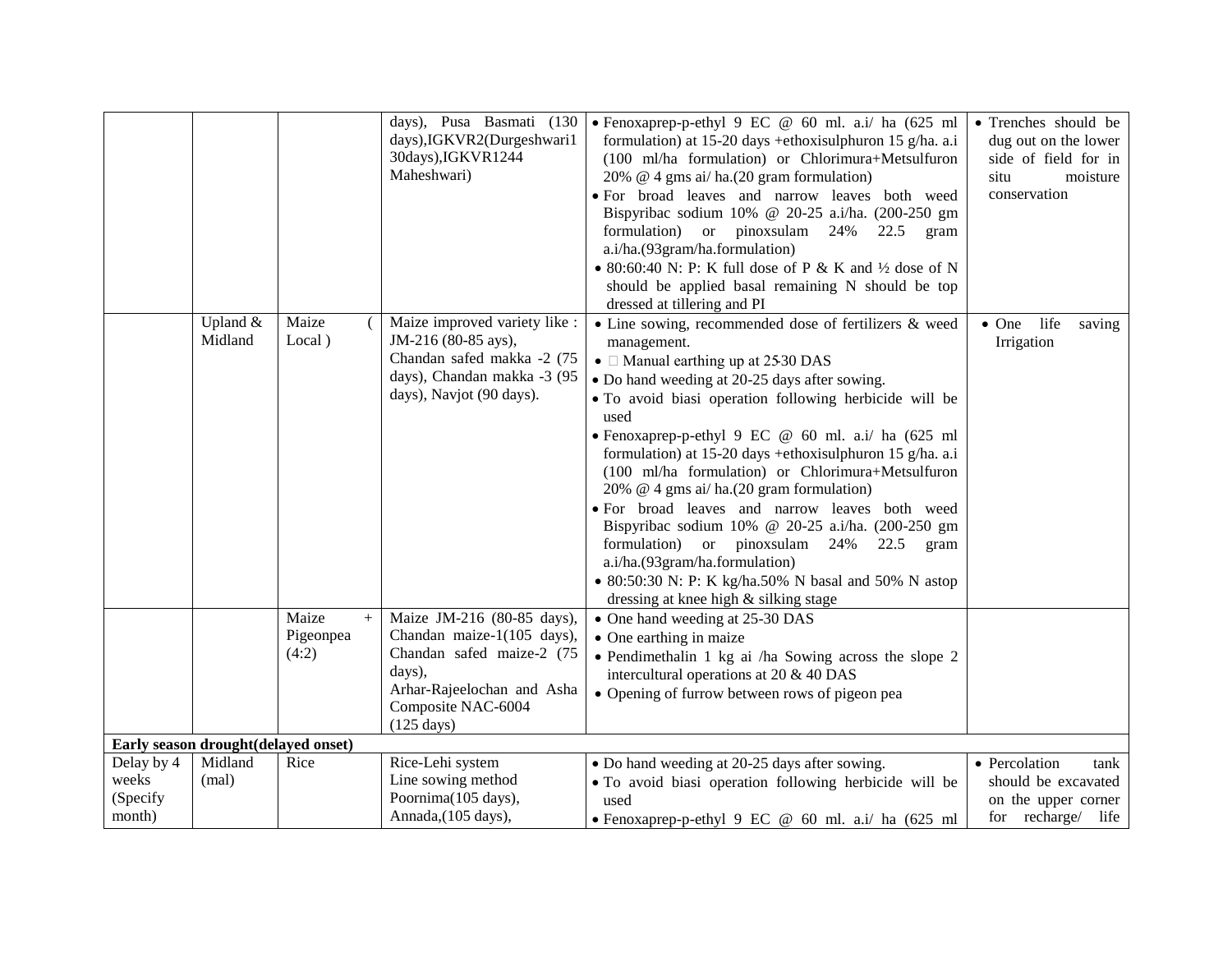| 2nd week   |                                      |               | Danteshwari(105days),      | formulation) at 15-20 days +ethoxisulphuron 15 g/ha. a.i          | saving irrigation.            |
|------------|--------------------------------------|---------------|----------------------------|-------------------------------------------------------------------|-------------------------------|
| of         |                                      |               | MTU 1001(120 days),        | (100 ml/ha formulation) or Chlorimura+Metsulfuron                 | • Trenches should             |
| June       |                                      |               | MTU 1010(110 days),        | 20% @ 4 gms ai/ ha.(20 gram formulation)                          | be dug out on the             |
|            |                                      |               | Mahsuri(125<br>Karma       | · For broad leaves and narrow leaves both weed                    | upper side and lower          |
|            |                                      |               | days), Samleshwari         | Bispyribac sodium 10% @ 20-25 a.i/ha. (200-250 gm                 | side of field for in          |
|            |                                      |               | 112days), IGKVR1,          | formulation) or pinoxsulam 24%<br>22.5<br>gram                    | situ<br>moisture              |
|            |                                      |               |                            | a.i/ha.(93gram/ha.formulation)                                    | conservation.                 |
|            |                                      |               |                            |                                                                   |                               |
|            |                                      |               |                            | • 60:40:30 N: P: K full dose of P & K and $\frac{1}{2}$ dose of N |                               |
|            |                                      |               |                            | should be applied basal remaining N should be top                 |                               |
|            |                                      |               |                            | dressed at tillering and PI stage.                                |                               |
|            |                                      |               |                            | • Weeding by implement (Hand Hoe)                                 |                               |
|            | Lowland                              | Rice          | Rice - Lehi system         | • Do hand weeding at 20-25 days after sowing.                     | $\bullet$ Farm<br>pond<br>for |
|            |                                      |               | Line sowing method         | • To avoid biasi operation following herbicide will be            | waterstorage/irrigati         |
|            |                                      |               | Bamlesh-wari (140 days)    | used                                                              | on.                           |
|            |                                      |               | Swarna(145 days),          | • Fenoxaprep-p-ethyl 9 EC @ 60 ml. a.i/ ha (625 ml                | • Trenches should be          |
|            |                                      |               | Jaldoobi(140 days),        | formulation) at 15-20 days +ethoxisulphuron 15 g/ha. a.i          | dug out on the                |
|            |                                      |               | Indira Sugandhit Dhan-     | (100 ml/ha formulation) or Chlorimura+Metsulfuron                 | · lower side of field         |
|            |                                      |               | $1(130 \text{ days})$ ,    | 20% @ 4 gms ai/ ha.(20 gram formulation)                          | for in situ moisture          |
|            |                                      |               | Pusa<br>Basmati<br>(130)   | · For broad leaves and narrow leaves both weed                    | conservation                  |
|            |                                      |               | days), IGKVR2              | Bispyribac sodium 10% @ 20-25 a.i/ha. (200-250 gm                 |                               |
|            |                                      |               | (130days), IGKVR1244(130d  | formulation) or pinoxsulam 24%<br>$22.5$ gram                     |                               |
|            |                                      |               | ays)                       | a.i/ha.(93gram/ha.formulation)                                    |                               |
|            |                                      |               |                            | • 80:60:40 N: P: K full dose of P & K and $\frac{1}{2}$ dose of N |                               |
|            |                                      |               |                            | should be applied basal remaining N should be top                 |                               |
|            |                                      |               |                            | dressed at tillering and PI stage.                                |                               |
|            |                                      |               |                            | • Weeding by implement Ambika Paddy Weeder & Cono                 |                               |
|            |                                      |               |                            | Weeder)                                                           |                               |
|            | Upland                               | Finger millet | Finger millet improved     | • Line sowing with recommended dose of fertilizers.               |                               |
|            | (Maran)                              | $-$ (Local    | varieties like : GPU 28    | • One hand weeding at 25-30 DAS                                   |                               |
|            |                                      | variety)      | (120 days) PES-400         | • Sowing across the slope                                         |                               |
|            |                                      |               | (90-92days) GPU-66, Indira | • Opening of furrow at 10-15 m interval Intercultural             |                               |
|            |                                      |               | ragi 1 (130 days)          | operations at 12 DAS and 21 DAS for thinning and                  |                               |
|            |                                      |               |                            | removal of weeds                                                  |                               |
|            |                                      | Sesame        | Sesame - Early variety     | • One hand weeding at 25-30 DAS                                   |                               |
|            |                                      |               | RT-54, TKG-55, TKG-21      | • Sowing across the Slope                                         |                               |
|            |                                      |               | Local $(c)$                |                                                                   |                               |
|            | Early season drought (delayed onset) |               |                            |                                                                   |                               |
| Delay by 6 | Lowland                              | Rice          | Blackgram                  | Sowing across the slope with good drainage                        |                               |
| weeks      |                                      |               |                            | • Improved variety, Line sowing with recommended                  |                               |
|            |                                      |               |                            |                                                                   |                               |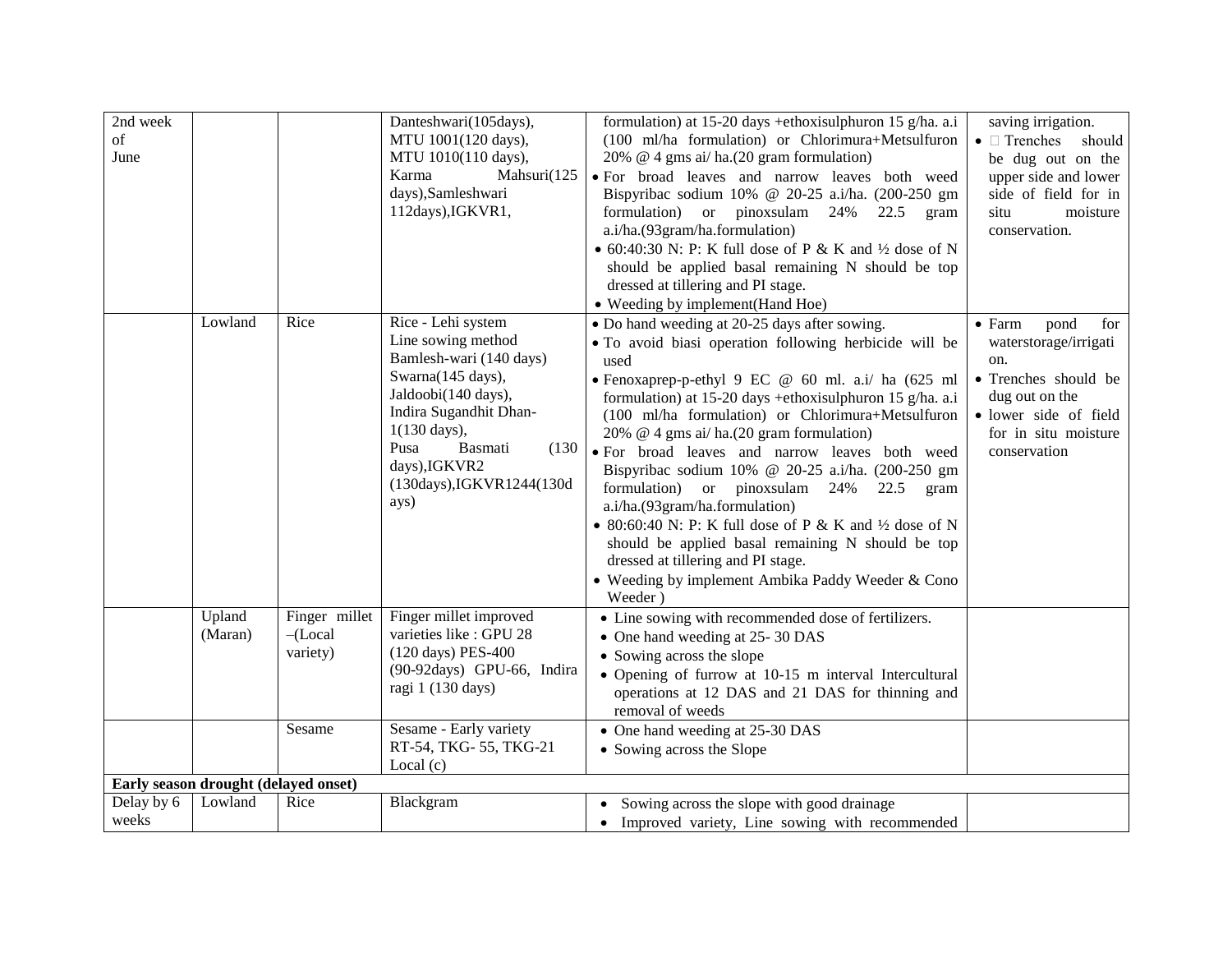| (Specify                                                     |                                     |                                                                                   |                                                                                                                                                                                                            | fertilizers & Weed management.                                                                                                                                                                                                                                                                                                                                              |  |
|--------------------------------------------------------------|-------------------------------------|-----------------------------------------------------------------------------------|------------------------------------------------------------------------------------------------------------------------------------------------------------------------------------------------------------|-----------------------------------------------------------------------------------------------------------------------------------------------------------------------------------------------------------------------------------------------------------------------------------------------------------------------------------------------------------------------------|--|
| month)                                                       |                                     |                                                                                   |                                                                                                                                                                                                            |                                                                                                                                                                                                                                                                                                                                                                             |  |
| 4th week                                                     |                                     |                                                                                   |                                                                                                                                                                                                            |                                                                                                                                                                                                                                                                                                                                                                             |  |
| of July                                                      |                                     |                                                                                   |                                                                                                                                                                                                            |                                                                                                                                                                                                                                                                                                                                                                             |  |
|                                                              | Upland                              | Little millet<br><b>Local Variety</b><br>Broad casting<br>with out<br>fertilizers | Little<br>millet – improved<br>variety like :<br>OLM-37(80-82 days)<br>OLM-203(110-150 days)<br>JK-8(60-70<br>days)<br><b>Birsa</b><br>undhali-1(70-75 days)<br>TNAU-63(90-95 days)<br>RPMB-1(95-100 days) | Spraying of Isoproturon @ 0.5kgai /ha Pre emergence<br>Hand weeding 30 DAS Thinning at 15 days after<br>germination<br>40:20:10 N: P: K Kg/ha.<br>For line sowing one part seed $\&$ 20 part sand/FYM<br>mixes with properly.<br>Two inter-cultural operations at 15-20 DAS<br>Summer ploughing<br>Use of FYM 1tonne/ha after every three years                             |  |
|                                                              |                                     |                                                                                   |                                                                                                                                                                                                            |                                                                                                                                                                                                                                                                                                                                                                             |  |
|                                                              | Early season drought(delayed onset) |                                                                                   |                                                                                                                                                                                                            |                                                                                                                                                                                                                                                                                                                                                                             |  |
| Delay by 8<br>weeks<br>(Specify)<br>month)<br>2nd week<br>of | Upland<br>and<br>midland            | Niger                                                                             | Niger-Improved variety<br>IGP-76(105-110 days)<br>JNS-1 (90-100 days)<br>JNS-6 (90-100 days)                                                                                                               | Summer ploughing<br>$\bullet$<br>20:20:10 N:P:K kg/ha<br>One hand weeding at 15-20 DAS<br>Pendimethelin/Alachlor@1.5kg ai/ha mix with 500<br>lit water Intercultural operations at 12 DAS and 21<br>DAS for thinning                                                                                                                                                        |  |
| August                                                       |                                     | Horsegram<br>Local<br>varieties used                                              | Horsegram: Indira kulthi 1(80<br>days), AK-21(80-90 days)<br>HPK-4 (76days), VLGH-1(80<br>days), Birsa Kulthi(81days),<br>A.K.-21 (83 days), Bastar<br>Kali(95 days)                                       | Sowing across the slope<br>$\bullet$<br>Two inter culture operations at 20 and 40 DAS<br>Life saving irrigation<br>$\bullet$<br>Summer ploughing<br>20:40:20 NPK kg/ha full dose at the time of sowing<br>15-20 DAS, 1-2 hand weeding<br>Thiram @ 3 gm/kg seed, PSB culture @ 5 g/kg seed.<br>Rhizobium culture 5g/kg seed<br>Line sowing of horse gram should be followed. |  |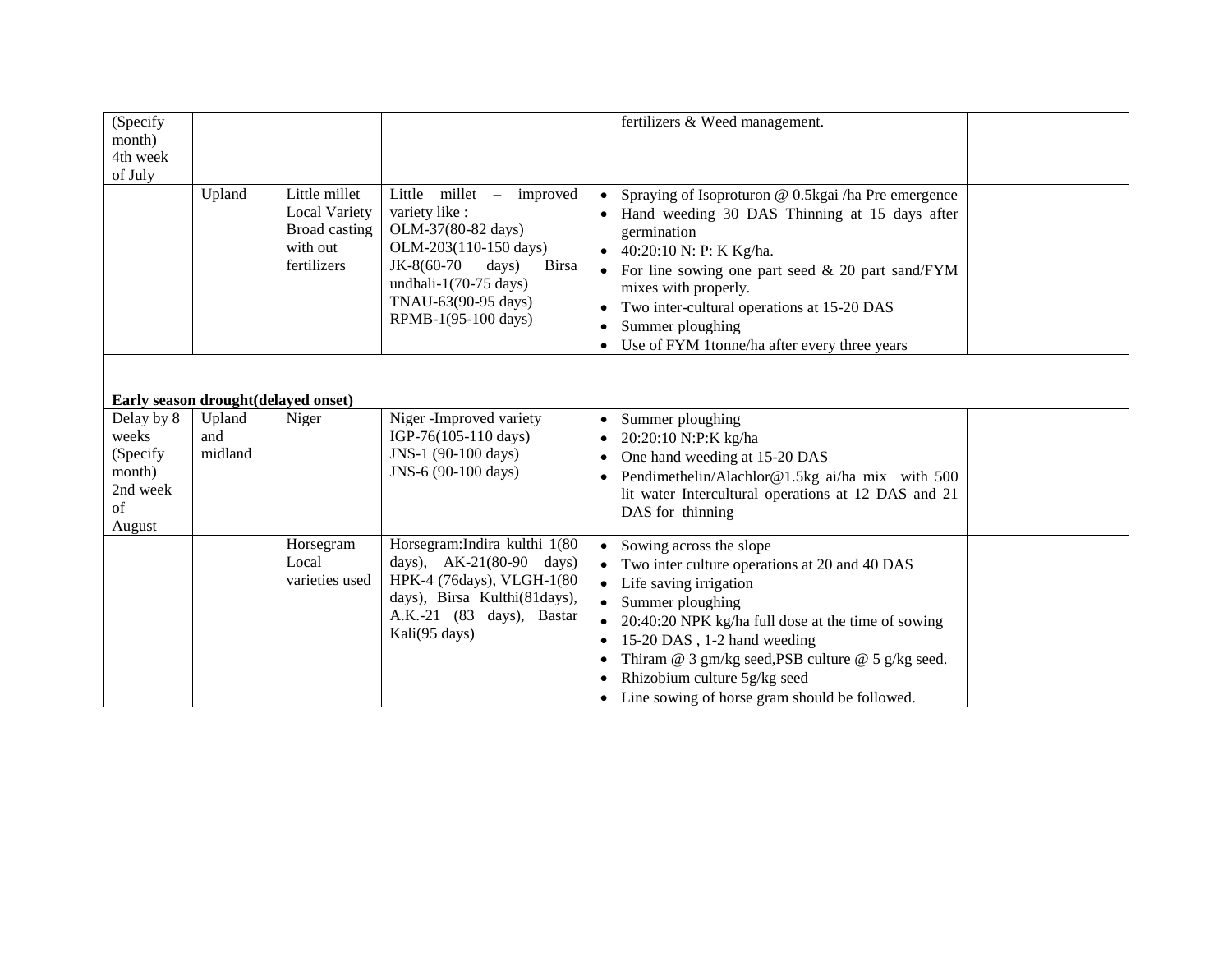| Early season drought (Normal onset)                                                                                              |         |      |                                                                                                                                                                                                                                                                                                                                                                                                                                                                                                                                               |                                                                                                                                                                                                                                                                          |  |
|----------------------------------------------------------------------------------------------------------------------------------|---------|------|-----------------------------------------------------------------------------------------------------------------------------------------------------------------------------------------------------------------------------------------------------------------------------------------------------------------------------------------------------------------------------------------------------------------------------------------------------------------------------------------------------------------------------------------------|--------------------------------------------------------------------------------------------------------------------------------------------------------------------------------------------------------------------------------------------------------------------------|--|
| <b>Normal</b><br>onset<br>followed by 15-20<br>days dry spell after<br>sowing leading to<br>poor germination/<br>crop stand etc. | Upland  | Rice | • Foliar Spray of Urea 2-3<br>% solution in place of top<br>dressing during moisture<br>stress condition.<br>· Life saving irrigation should<br>be given so that crops can be<br>saved.<br>BugControl<br>$\bullet$ Gundhi<br>(Malathion+ DDVP@ 45ml<br>$+5$ ml)<br>$\bullet$ $\Box$ Green leaf hopper (At PI<br>stage BPMC @ 1ml/litre of<br>water)                                                                                                                                                                                           | In the standing crops<br>hand<br>$\bullet$<br>weeding should be done so that<br>moisture remaining within soil<br>may be conserved to the maximum<br>extent possible<br>Small percolation pits for storing 1<br>$\bullet$<br>cum of water at the corner of the<br>field. |  |
|                                                                                                                                  | Midland | Rice | • Under<br><b>Broadcasting</b><br>situation biasi should be<br>done at 30-35 DAS followed<br>by saghan chalai                                                                                                                                                                                                                                                                                                                                                                                                                                 | Percolation<br>tank<br>should<br>be<br>excavated on the upper corner for<br>recharge/life saving.<br>Trenches should be dug out on the<br>upper side and lower side of field<br>for in situ moisture conservation.                                                       |  |
|                                                                                                                                  | Lowland | Rice | • Life saving irrigation<br>• should be given so that crops<br>can be saved.<br>$\bullet$ $\square$ Weedicide<br>like<br>Fenoxaprep P. Ethyl 9 EC<br>should be used $@60$ ml.<br>active ingredient/ha.<br>• Chlorimura+Metsulfuran 20<br>percent should be used @ 4<br>gms. Active ingredient/ ha.<br>And application should be<br>done in 500-600 litres of<br>water.)<br>· If farmers want to do biasi<br>operation,<br>narrow<br>sized<br>plough should be used for<br>biasi operation.<br>• Ploughing should be done at<br>wider spacing. |                                                                                                                                                                                                                                                                          |  |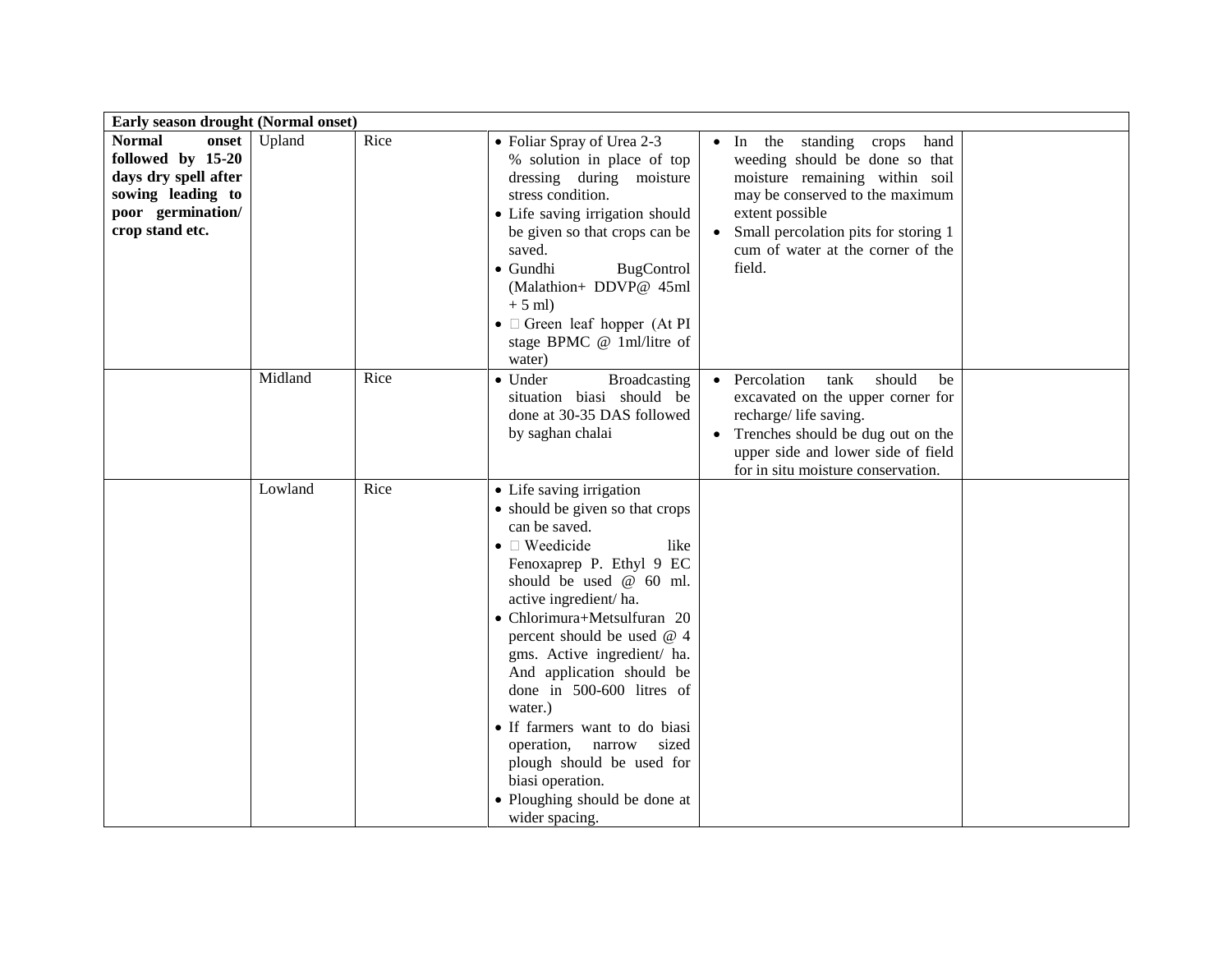|               |        |       | • Chalai operation should be                                                       |                                    |  |
|---------------|--------|-------|------------------------------------------------------------------------------------|------------------------------------|--|
|               |        |       | done immediately after biasi                                                       |                                    |  |
|               |        |       | operation and plants should                                                        |                                    |  |
|               |        |       | be uniformly distributed and                                                       |                                    |  |
|               |        |       | fertilizers should be applied.                                                     |                                    |  |
|               | Upland | Maize | • One life saving irrigation.                                                      | Earthing up by manual 25-30 DAS    |  |
|               |        |       | • Early duration maize crop                                                        | Trenches should be dug out on the  |  |
|               |        |       | varieties (up to 110 days)                                                         | upper side and lower side of field |  |
|               |        |       | should be sown.                                                                    | for in situ moisture conservation. |  |
|               |        |       | • For this, Pusa early variety is                                                  |                                    |  |
|               |        |       | appropriate.                                                                       |                                    |  |
|               |        |       | · Herbicide: Attrazine 50%                                                         |                                    |  |
|               |        |       | 2.5kg/ha or Pendimethalin                                                          |                                    |  |
|               |        |       | EC<br>2.5lit/ha<br>30<br><b>or</b>                                                 |                                    |  |
|               |        |       | oxyflurophin 23.5 EC 425                                                           |                                    |  |
|               |        |       | ml/ha in 750 liter of water.                                                       |                                    |  |
|               |        |       | • 50% N basal and 50% N as                                                         |                                    |  |
|               |        |       | top dressing at knee high &                                                        |                                    |  |
|               |        |       | silking stage                                                                      |                                    |  |
|               |        |       | Mid season drought (long dry spell, consecutive 2 weeks rainless (>2.5 mm) period) |                                    |  |
| At vegetative | Upland | Rice  | • Foliar spray of Urea 2-3 %                                                       | • In the standing crops the hand   |  |
| stage         |        |       | solution in place of top                                                           | weeding/Mulching should be         |  |
|               |        |       | dressing during moisture                                                           | • done so that moisture remaining  |  |
|               |        |       | stress condition.                                                                  | within soil may be conserved to    |  |
|               |        |       | • Life saving irrigation should                                                    | the maximum extent possible.       |  |
|               |        |       | be given so that crops can be                                                      | Trenches should be dug out on the  |  |
|               |        |       | saved.                                                                             | upper side and lower side of field |  |
|               |        |       | • Green leaf hopper (At PI                                                         | for in situ moisture conservation. |  |
|               |        |       | stage BPMC @ 1 ml/litre of                                                         | In the standing crops the hand     |  |
|               |        |       | water) $\Box$                                                                      | weeding/Mulching should be done    |  |
|               |        |       | <b>Broadcasting</b><br>$\bullet$ Under                                             | so that moisture remaining within  |  |
|               |        |       | situation biasi should be                                                          | soil may be conserved to the       |  |
|               |        |       | done at 30-35 DAS followed                                                         | maximum extent possible.           |  |
|               |        |       | by saghan chalai as per                                                            | Trenches should be dug out on the  |  |
|               |        |       | availability<br>of sufficient                                                      | upper side and lower side of field |  |
|               |        |       | Moisture. In the standing                                                          | for in situ moisture conservation  |  |
|               |        |       | the<br>hand<br>crops                                                               |                                    |  |
|               |        |       | weeding/Mulching should be                                                         |                                    |  |
|               |        |       |                                                                                    |                                    |  |
|               |        |       | that moisture<br>done so                                                           |                                    |  |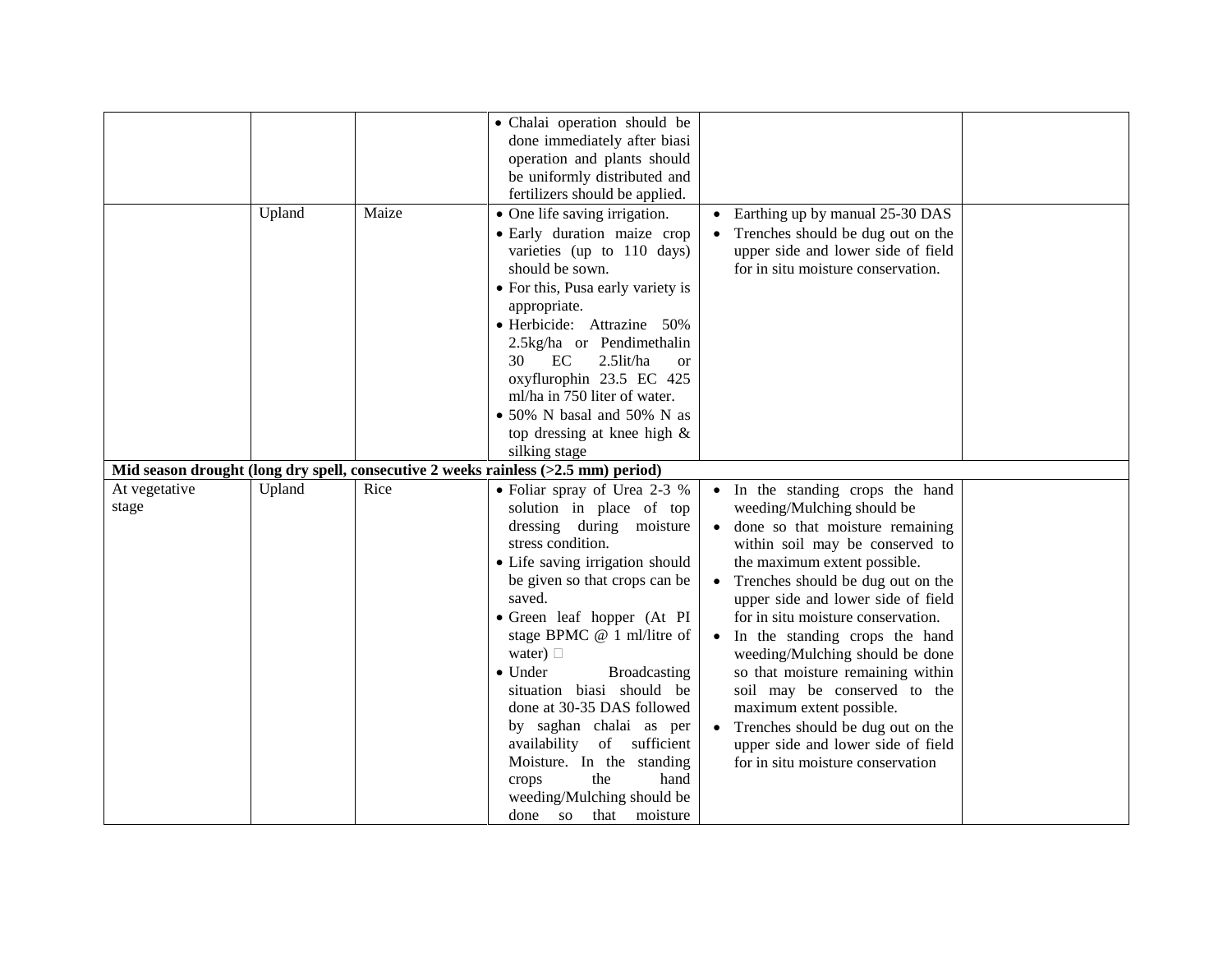|                                                       |        |                   | remaining within soil may                    |                                                |  |  |  |  |
|-------------------------------------------------------|--------|-------------------|----------------------------------------------|------------------------------------------------|--|--|--|--|
|                                                       |        |                   | conserved<br>to<br>be<br>the                 |                                                |  |  |  |  |
|                                                       |        |                   | maximum extent possible.                     |                                                |  |  |  |  |
|                                                       |        |                   | • Trenches should be dug out                 |                                                |  |  |  |  |
|                                                       |        |                   | on the upper side and lower                  |                                                |  |  |  |  |
|                                                       |        |                   | side of field for in situ                    |                                                |  |  |  |  |
|                                                       |        |                   | moisture conservation.                       |                                                |  |  |  |  |
|                                                       | Upland | Kodo millet       | • Improved<br>variety<br>with                | • Contour bunding on full length of            |  |  |  |  |
|                                                       |        | Indira kodo1, JK  | of<br>recommended<br>dose                    | field for interception of runoff               |  |  |  |  |
|                                                       |        | 155, JK 48 and JK | fertilizer                                   | • Hand weeding should be one                   |  |  |  |  |
|                                                       |        | 439               | • Two intercultural operations               |                                                |  |  |  |  |
|                                                       |        |                   | at 15-20 DAS                                 |                                                |  |  |  |  |
|                                                       | Upland | Little Millet     | variety<br>• Improved<br>with                | Trenches should be dug out on the              |  |  |  |  |
|                                                       |        | JK 8, BG1, OLM    | recommended<br>of<br>dose                    | upper side and lower side of field             |  |  |  |  |
|                                                       |        | 36                | fertilizer                                   | for in situ moisture conservation.             |  |  |  |  |
|                                                       |        |                   | · Thinning at 15 days after<br>germination   | Hand weeding should be done.                   |  |  |  |  |
|                                                       |        |                   | · Life saving irrigation should              |                                                |  |  |  |  |
|                                                       |        |                   | be given so that                             |                                                |  |  |  |  |
|                                                       |        |                   | • crops can be saved.                        |                                                |  |  |  |  |
|                                                       |        | Finger Millet -   | • Improved<br>with<br>variety                | Remaining 50% N in two plits at<br>$\bullet$   |  |  |  |  |
|                                                       |        | PR 202, GPU 48    | of<br>recommended<br>dose                    | branching & PI stage                           |  |  |  |  |
|                                                       |        | and GPU 67        | fertilizer                                   | Sowing across the slope<br>$\bullet$           |  |  |  |  |
|                                                       |        |                   | • Intercultural perations at 12              | One hand weeding at 25-30 DAS<br>$\bullet$     |  |  |  |  |
|                                                       |        |                   | DAS and 21 DAS<br>for                        |                                                |  |  |  |  |
|                                                       |        |                   | thinning and removal of                      |                                                |  |  |  |  |
|                                                       |        |                   | weeds                                        |                                                |  |  |  |  |
|                                                       |        |                   | • $\Box$ Remaining 50% N in two              |                                                |  |  |  |  |
|                                                       |        |                   | splits at branching & PI                     |                                                |  |  |  |  |
|                                                       |        |                   | stage                                        |                                                |  |  |  |  |
| <b>Terminal drought (Early withdrawal of monsoon)</b> |        |                   |                                              |                                                |  |  |  |  |
|                                                       |        | Rice              | $\&$<br>Niger<br>(Devmali                    | Sowing across the slope.                       |  |  |  |  |
|                                                       |        |                   | Utakmandal)                                  | Summer ploughing<br>$\bullet$                  |  |  |  |  |
|                                                       |        |                   | • Improved Variety<br>With                   | Pendimethilin/Alachlore<br>@1.5kg<br>$\bullet$ |  |  |  |  |
|                                                       |        |                   | ecommended fertilizer                        | ai/ha mix with 500 lit water                   |  |  |  |  |
|                                                       |        |                   | $\bullet$ $\Box$ Intercultural operations at |                                                |  |  |  |  |
|                                                       |        |                   | 12 DAS and 21 DAS for                        |                                                |  |  |  |  |
|                                                       |        |                   | thinning                                     |                                                |  |  |  |  |
|                                                       |        |                   | • One hand weeding $@15-20$                  |                                                |  |  |  |  |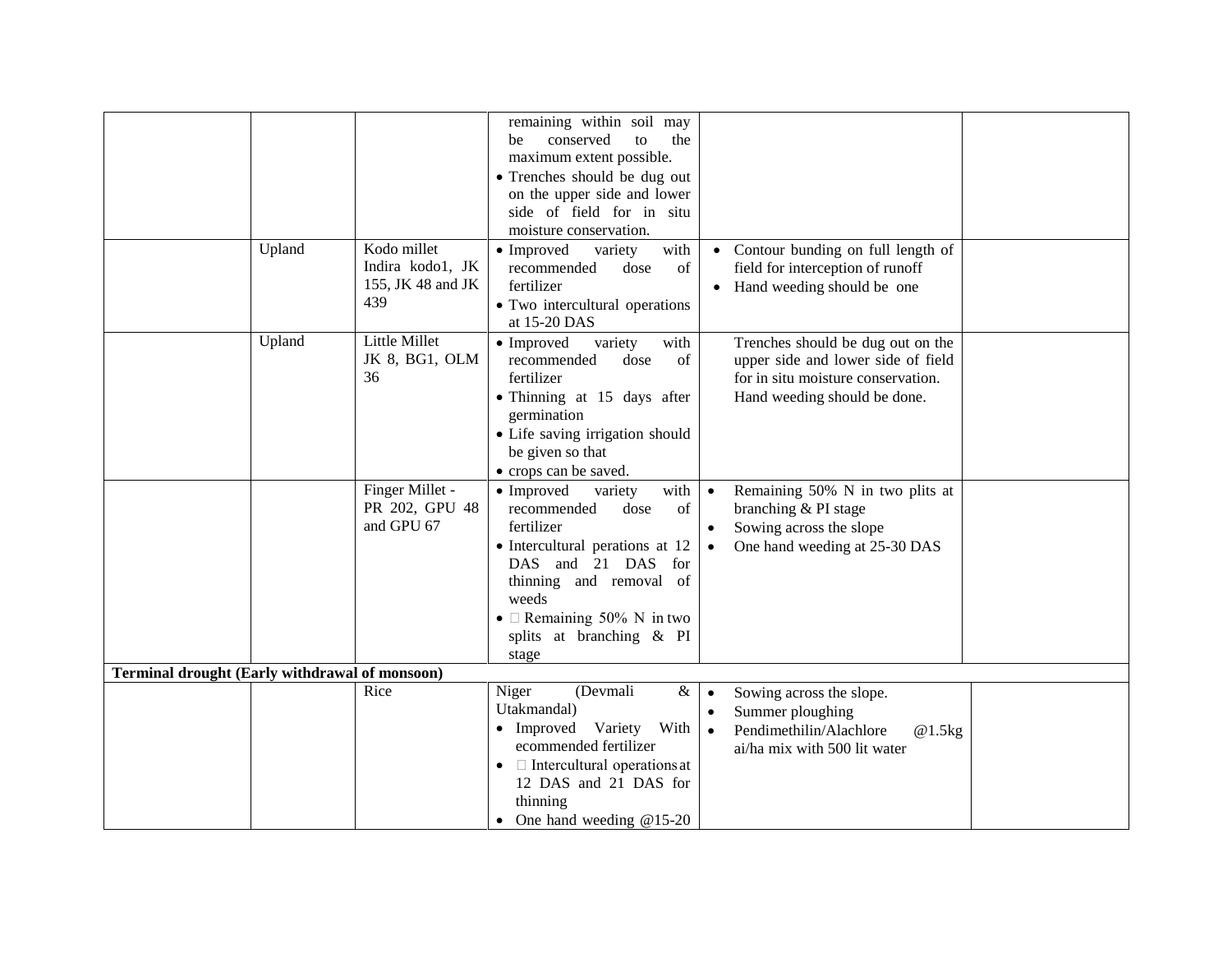|  |      | DAS.                                                                                                                                                                                                         |                                                                                                                                                                                                                                                           |  |
|--|------|--------------------------------------------------------------------------------------------------------------------------------------------------------------------------------------------------------------|-----------------------------------------------------------------------------------------------------------------------------------------------------------------------------------------------------------------------------------------------------------|--|
|  | Rice | Horsegram (Indira kulti 1)<br>• Improved Variety With<br>recommended fertilizer<br>1-2 hand weeding.<br>$\Box$ Life saving irrigation<br>crops can be saved                                                  | • $20:40:20$ NPK kg/ha full dose at the<br>time of sowing 15-20 DAS.<br>• Sowing across the slope.<br>• Two inter culture operations at 20 and<br>40 DAS<br>should be given so that $\bullet$ 0.5 ml Calyxin (0.05 %) spray to<br>control powdery mildew. |  |
|  | Rice | $\bullet$ Horsegram<br>Improved variety with<br>recommended fertilizer<br>$\bullet$ Two<br>Intercultural<br>operations at 12 DAS and<br>21 DAS for thinning<br>life<br>1-2 hand weeding<br>saving irrigation | 20:40:30 NPK Kg/ha.<br>$\bullet$<br>• Summer ploughing<br>One<br>hand<br>weeding 15-20@ DAS.<br>Sowing across the slope.<br>$\bullet$                                                                                                                     |  |

| Continuous high rainfall in a short span leading to water logging                       |           |                                                                                                                                                 |                                                                                                                                                                             |                                                                      |                                                                                                                                    |  |
|-----------------------------------------------------------------------------------------|-----------|-------------------------------------------------------------------------------------------------------------------------------------------------|-----------------------------------------------------------------------------------------------------------------------------------------------------------------------------|----------------------------------------------------------------------|------------------------------------------------------------------------------------------------------------------------------------|--|
|                                                                                         | Crop      | <b>Vegetative</b>                                                                                                                               | <b>Flowering</b>                                                                                                                                                            | Crop maturity                                                        | <b>Post harvest</b>                                                                                                                |  |
| high<br><b>Continuous</b><br>rainfall in a short<br>span leading<br>to<br>water logging | Rice      | of<br>• Drainage<br>water,<br>excess<br>of<br>management<br>blast (tricyclozol<br>6 $g/101$ of water)<br>• Do not apply urea<br>as top dressing | Drainage of excess water,<br>of blast<br>management<br>(tricyclozol 6 $g/10$ 1 of<br>water) and stem borer<br>(Chlorpyriphos)<br>$^{\, \circledR}$<br>1.5<br>ml/l of water) | Drainage of excess water,                                            | • Cover the harvested<br>produce<br>in<br>farm<br>yard.                                                                            |  |
| <b>Continuous</b><br>high<br>rainfall in a short<br>span leading<br>to<br>water logging | Maize     | of<br>$\bullet$ Drainage<br>excess water<br>• Disease $\&$<br>pest<br>management                                                                | Drainage of excess water<br>Pest<br>&<br>disease<br>$\bullet$<br>management                                                                                                 | • Drainage of excess water<br>• Protection against pest $&$ diseases | $\bullet$ Drainage<br>• Shifting of produce<br>to gowdon or safer<br>place<br>protecting<br>stored grain<br>from<br>pest & disease |  |
| high<br><b>Continuous</b><br>rainfall in a short<br>span leading<br>to<br>water logging | Blackgram | of<br>• Drainage<br>excess water<br>• Disease $\&$<br>pest<br>management                                                                        | of<br>□Drainage<br>excess<br>water<br>$\&$<br>disease<br>Pest<br>$\bullet$<br>management                                                                                    | • Drainage of excess water<br>• Protection against pest $&$ diseases | • Drainage<br>• Shifting of produce<br>to gowdon or safer<br>place<br>protecting<br>stored grain<br>from<br>pest & disease         |  |
| high<br><b>Continuous</b>                                                               | Niger     | • Drainage<br>of <sub>1</sub>                                                                                                                   | • Drainage of excess water                                                                                                                                                  | • Drainage of excess water                                           | $\bullet$ Drainage                                                                                                                 |  |